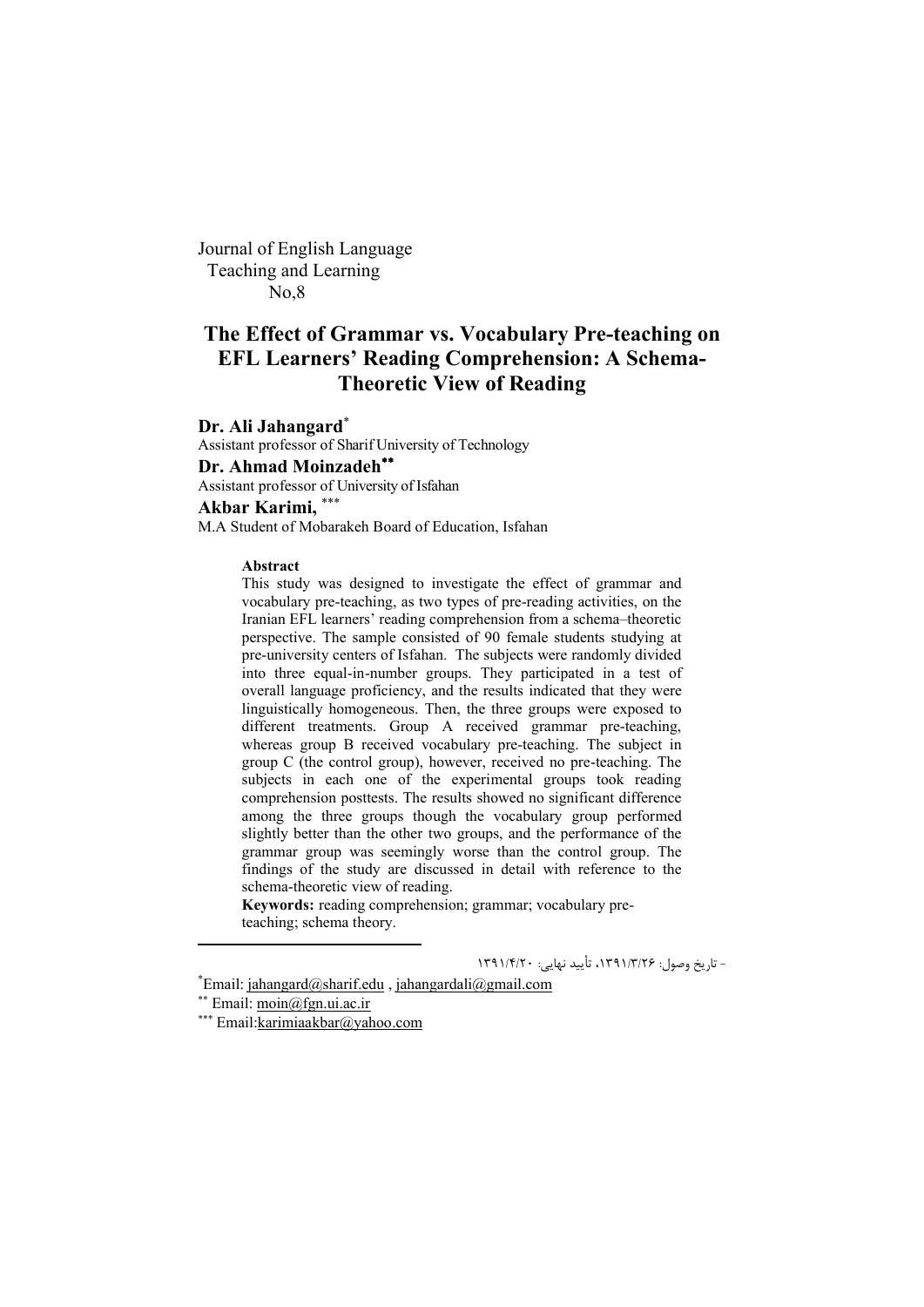### **1. Introduction**

"Without doubt, in any academic or higher learning context, reading is perceived as the most prominent academic skill for university students" (Noor, 2006, p.66).

Learning a foreign language involves acquiring four types of skills: listening, speaking, reading, and writing. It is generally believed that reading is the most important of all these skills. The reading skill is often required for academic, professional, and personal purposes. This is particularly true of an international language like English to which most people are exposed in the world today.

According to reading specialists, reading is not actually a skill but a process composed of many different skills. It is defined as "the ability of an individual to recognize a visual form, associate the form with a sound and / or meaning he has learned in the past, and on the basis of past experience, understand and interpret its meaning" (Kennedy, 1974, p.3). It follows from the above definition that reading is not a passive activity. In other words, the reader must make an active contribution to acquire the available information.

Goodman (1967) describes reading as a "psycholinguistic guessing game" which requires ability in choosing the fewest, most productive cues needed to generate guesses which are right the first time. As mentioned in Carrell & Eisterhold (1983, p. 554), Goodman views this act of the construction of meaning as being "an ongoing, cyclical, process of sampling from the input text, predicting, testing and confirming or revising those predictions, and sampling further".

Widdowson (1979) has discussed reading as "the process of combining textual information with the information a reader brings to a text". In this view the reading process is not simply a matter of extracting information from the text. Rather, it is viewed as a kind of dialogue between the reader and the text. Similarly, Carrell & Eisterhold (1983) state that our understanding of reading is best considered as "the interaction that occurs between the reader and the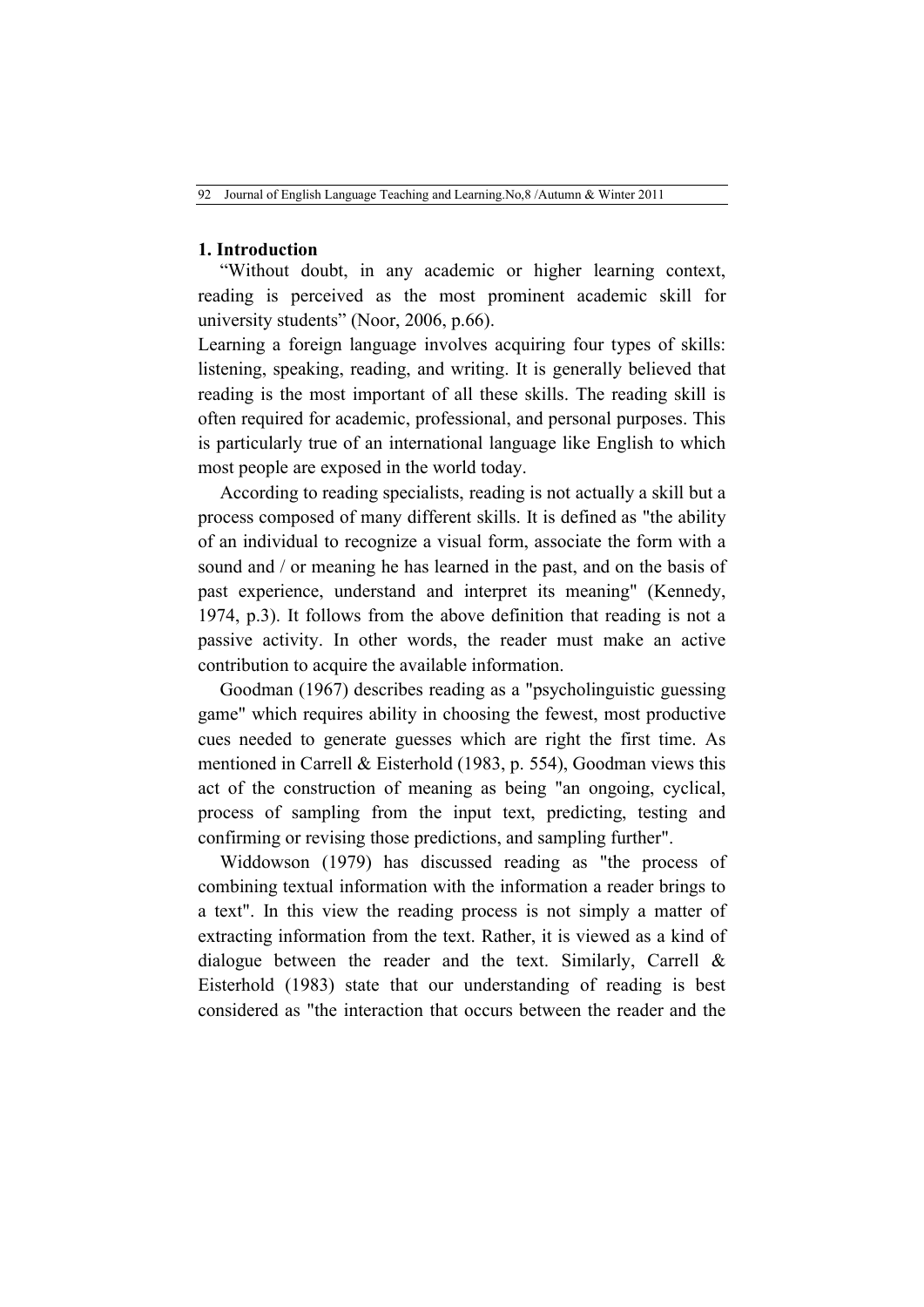text, an interpretive process". The interactive view of the reading process can help present a more comprehensive definition of reading. In the light of this view of reading, Nassaji (2003, p.261), for example, contends:

> Reading is not a single-factor process. It is a multivariate skill involving a complex combination and integration of a variety of cognitive, linguistic, and nonlinguistic skills ranging from the very basic low-level processing abilities involved in decoding print and encoding visual configuration to high-level skills of syntax, semantics, and discourse, and to still higher-order knowledge of text representation and integration of ideas with the reader's global knowledge.

Now there is widespread agreement that without the activation of relevant prior knowledge by the reader and mixing of that knowledge with the text information, there can be no reading of text. Recent empirical research in the field which has come to be known as "schema theory" has shown the importance of background knowledge within a psycholinguistic model of reading (Carrell & Eisterhold, 1983). According to Widmayer (2003), the learner in schema theory actively builds schemata and revises them in light of new information.

According to schema theory, reading comprehension is an interactive process between the text and the reader's prior background knowledge through which readers interact with the text in order to recreate meaning. In other words, reading comprehension involves activating the appropriate schemata in order to make sense of incoming information. Recent trends, therefore, emphasize the activation of background knowledge prior to reading to facilitate comprehension.

As Carrell & Eisterhold (1983) observe, accessing appropriate content schemata depends initially on textual cues. For second language readers, then, obviously some language proficiency is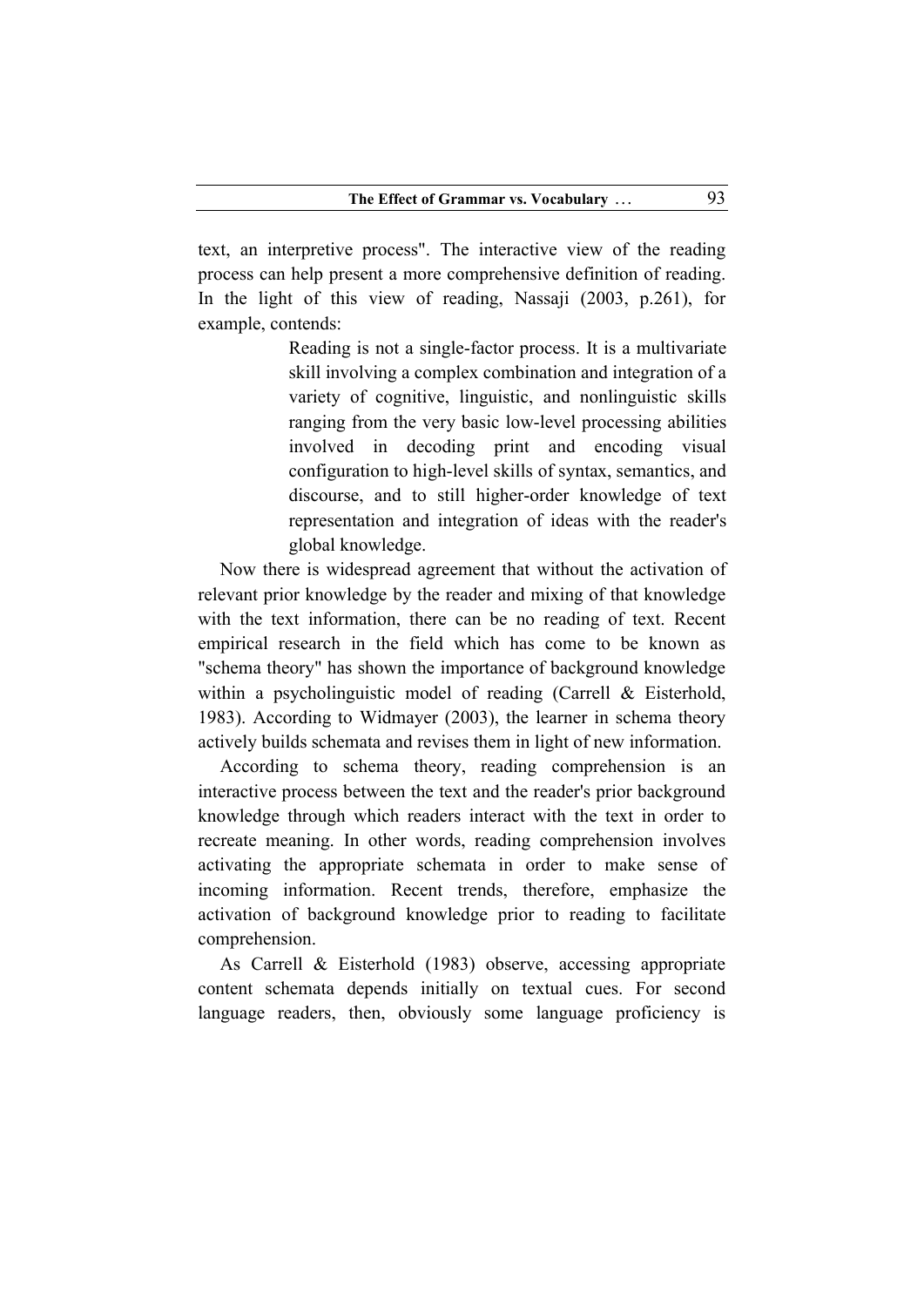required to activate relevant schemata. To this end, language teachers can initiate vocabulary and grammar pre-teaching, as two important pre-reading activities. However, it has not been made clear in the present literature which of these two techniques has a greater influence on reading comprehension. Studies by Brisbois's (1995) and Haynes and Carr's (1990) showed that vocabulary knowledge was a better predictor of L2 reading ability than grammar. Conversely, there are also research studies showing that grammar has an equal or even a stronger effect on L2 reading (Alderson, 1993; Shiotsu & Weir, 2007).There is a state of indeterminacy as to the relative prominence of vocabulary and grammar in L2 reading as a result of mixed results from different studies(Shiotsu & Weir, 2007).

A need is felt, therefore, to pay closer attention to pre-reading activities in order to see how they influence reading comprehension. The present study is an attempt to explore the issue of schema activation or schema construction through pre-reading activities. In fact, this study is carried out with the intention of finding some empirical evidence to support the hypothesized relationship between grammar and vocabulary pre-teaching, as two types of schema activation/construction pre-reading activities, and reading comprehension of Iranian EFL learners.

### **2. Literature Review**

According to Anderson and Pearson (1984), Sir Frederic Bartlett (1932) is usually acknowledged as the first psychologist to use the term "schema". According to Bartlett in his classic book *Remembering* (1932, p. 201) the term "schema" refers to "an active organization of past reactions, or past experience". Schema theory suggests that our past experience or world knowledge we have in our mind is organized into interrelated patterns. These patterns enable us to make predictions about what we might expect to experience in a given context. Such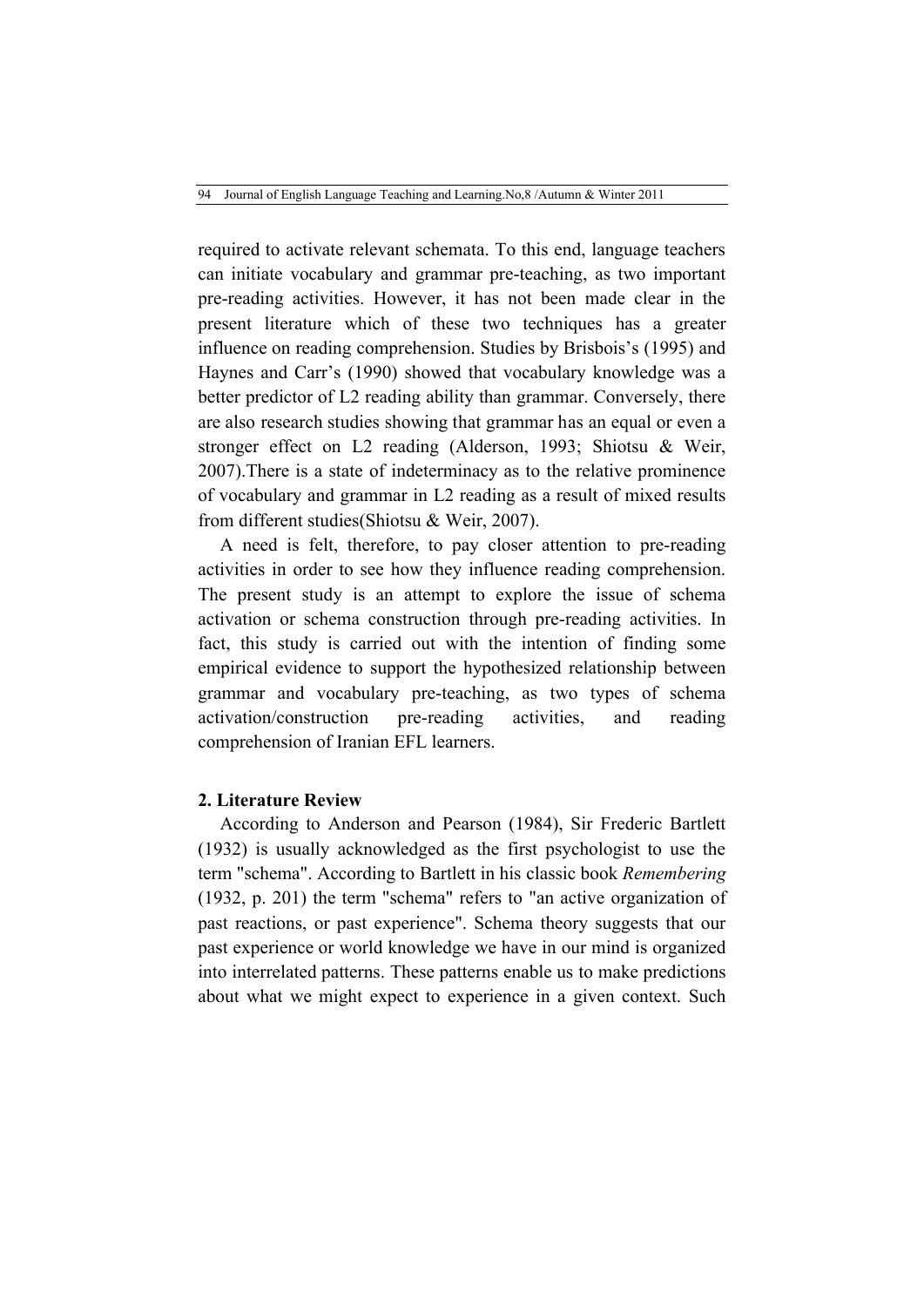patterns serve as devices for categorizing and arranging information so that it can be interpreted and retained (Widdowson, 1983).

Anderson and Pearson (1984) focus on the issue of how the reader's "schemata", or knowledge, already stored in memory, function in the process of interpreting new information and allowing it to enter and become a part of the knowledge store. In other words, Anderson and Pearson's Schema-Theoretic Model of the reading process addresses the interaction between old and new information.

According to Anderson and Pearson (1984), a schema is an abstract knowledge structure. A schema is abstract in the sense that it summarizes what is known about a variety of cases that differ in many particulars. It is structured in the sense that it represents the relationships among its component parts. Some components of a schema are particularly salient; that is to say, words mentioning the component have a high probability of bringing to mind the schema and only that schema and, therefore, these words have great diagnostic value for the reader.

Most discussions of schema theory have emphasized the use of schemata to assimilate information (Anderson and Pearson, 1984). Here, we deal with how a schema may be modified to accommodate new information. Obviously, a person may modify a schema by being told new information. When we read or experience something that fits in logically with what we already know, we add this information to our existing schemata. In this way, we build or expand our schema for a concept.

However, a schema may change because it cannot handle incoming data which contradict existing schemata. This alteration may take a great deal of time as well as a great deal of evidence since most people generally resist changing their schemata (Matthews, 2002). Similarly, Barnett (1999, p.32; cited in Mirhassani & Khosravi, 2002) states that "if the new textual information does not fit into a reader's schemata, the reader misunderstands the new material, ignores the new material,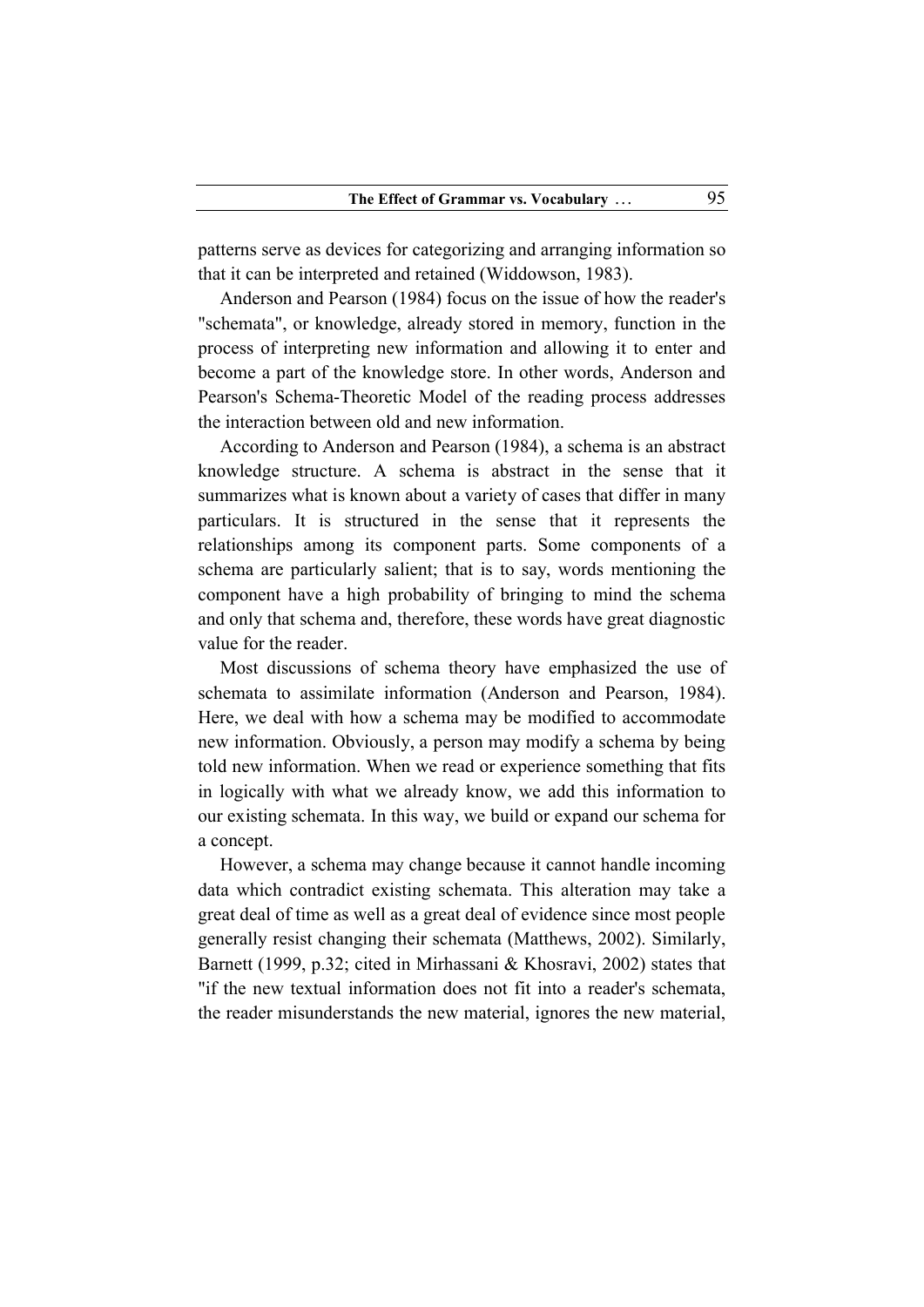or revises the schemata to match the facts within the passage".

### **2.1. Schema theory and reading comprehension**

Reading researchers distinguish between three types of schemata, namely formal, content, and abstract schemata. Formal schema, often known as textual schema, refers to the organizational forms and rhetorical structures of written texts. It can include knowledge of different types and genres, and also includes the understanding that different types of texts use text organization, language structures, vocabulary, grammar, level of formality / register differently (Singhal, 1998). Content schema, according to Carrell & Eisterhold (1983), refers to a reader's background or world knowledge and provides readers with a foundation, a basis for comparison. As Carrell (1988 a) puts it, content schemata or background knowledge of the content area of the text may be culture-specific. It is thought that readers' cultures can affect everything from the way readers view reading itself, the content and formal schemata they hold, and their understanding of individual concepts (Stott, 2001).

Oller (1995) talks about a new type of schema, namely "abstract schema". According to Oller (ibid, p.287), "abstract schemata carry the inductive integration [formal schemata] to the completely general (abstract, nonmaterial, non-syntacticized) level of pure symbols".

In L2 reading research, the schema-theoretic focus on both the content and the structure of a text was adopted by some researchers, best represented by (Johnson, 1981, 1982; Carrell, 1984; Carrell and Eisterhold ,1983). This work has explored how a text's content and form influence L2 learners' reading comprehension (Barnitz, 1986).The research has generally relied on written recalls and multiple-choice comprehension tests to measure students' comprehension of short reading passages.

Schema theory is important to language teaching because schematic knowledge is as essential a component of successful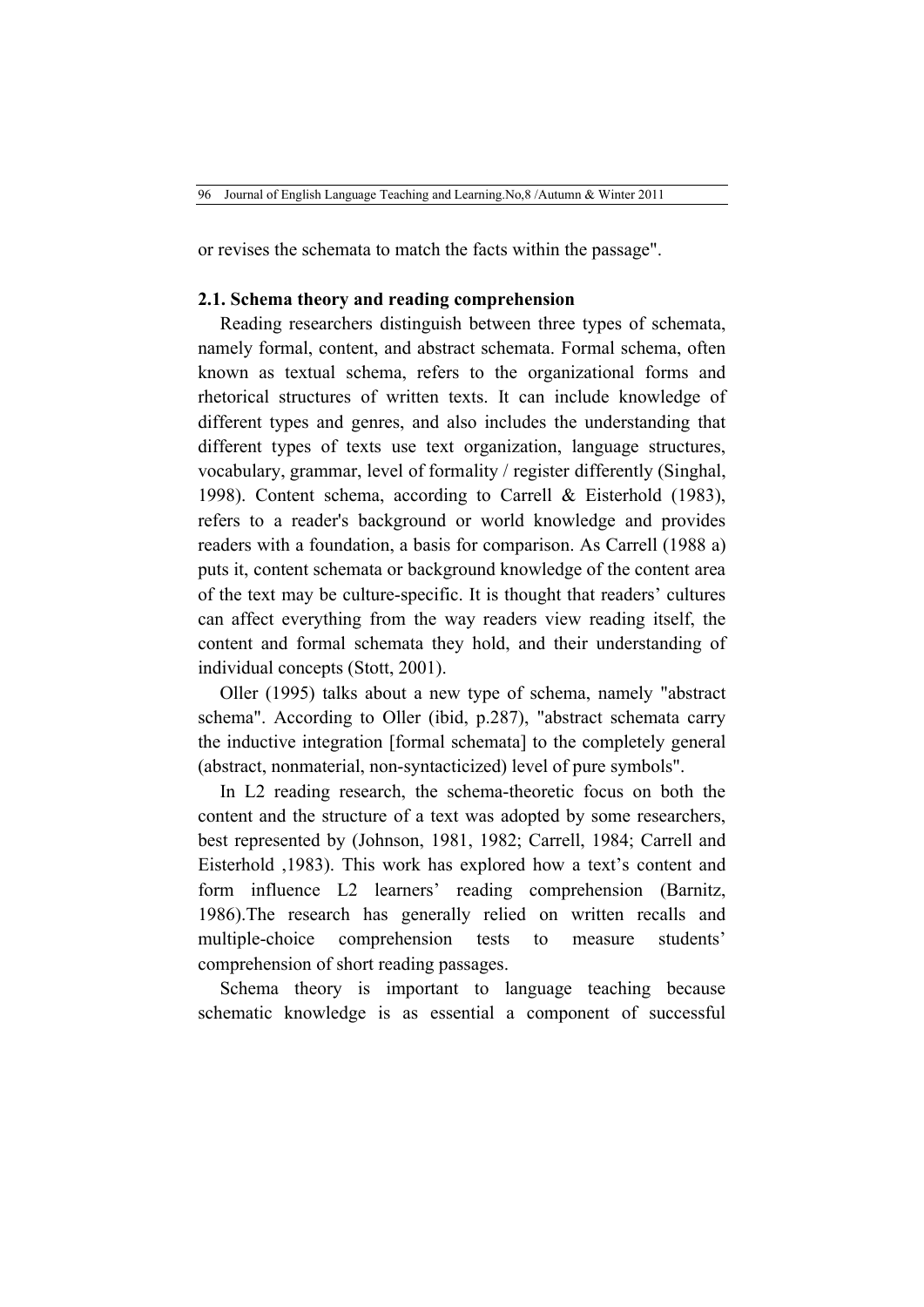communication as linguistic knowledge (Widdowson, 1983). As Cook (1997) also puts it, schema theory can help explain students' comprehension problems and suggest the kind of background knowledge they need. Accordingly, comprehension occurs when a reader is able to use prior knowledge and experience to interpret an author's message (Norris and Phillips, 1987). The relevance of schema theory to reading comprehension is that it acknowledges semantic constructivity. In this relation, Adams and Collins (1979, p. 3) contend:

> A fundamental assumption of schema-theoretic approaches to language comprehension is that spoken or written text does not in itself carry meaning. Rather, a text only provides directions for listeners or readers as to how they should retrieve or construct the intended meaning from their own, previously acquired knowledge. The words of a text evoke in the reader associated concepts, their past interrelationships and their potential interrelationships.

Therefore, a reader's failure to activate an appropriate schema can bring about problems in text comprehension. According to Carrell (1984), this failure to activate an appropriate schema may be due to either the reader not efficiently utilizing his / her bottom-up processing mode to activate schemata the reader may already possess, or it may be due to the fact that the reader does not possess the appropriate schema anticipated by the author. To compensate for this deficiency, Carrell (1988b) recommends using appropriate pre-reading activities to activate existing background knowledge as well as to build new background knowledge.

#### **2.2. Pre-reading activities and schema activation**

Schema theory research shows that the greater the background knowledge of a text's content area, the greater the comprehension of that text (Carrell, 1984). The implication of this for teaching is that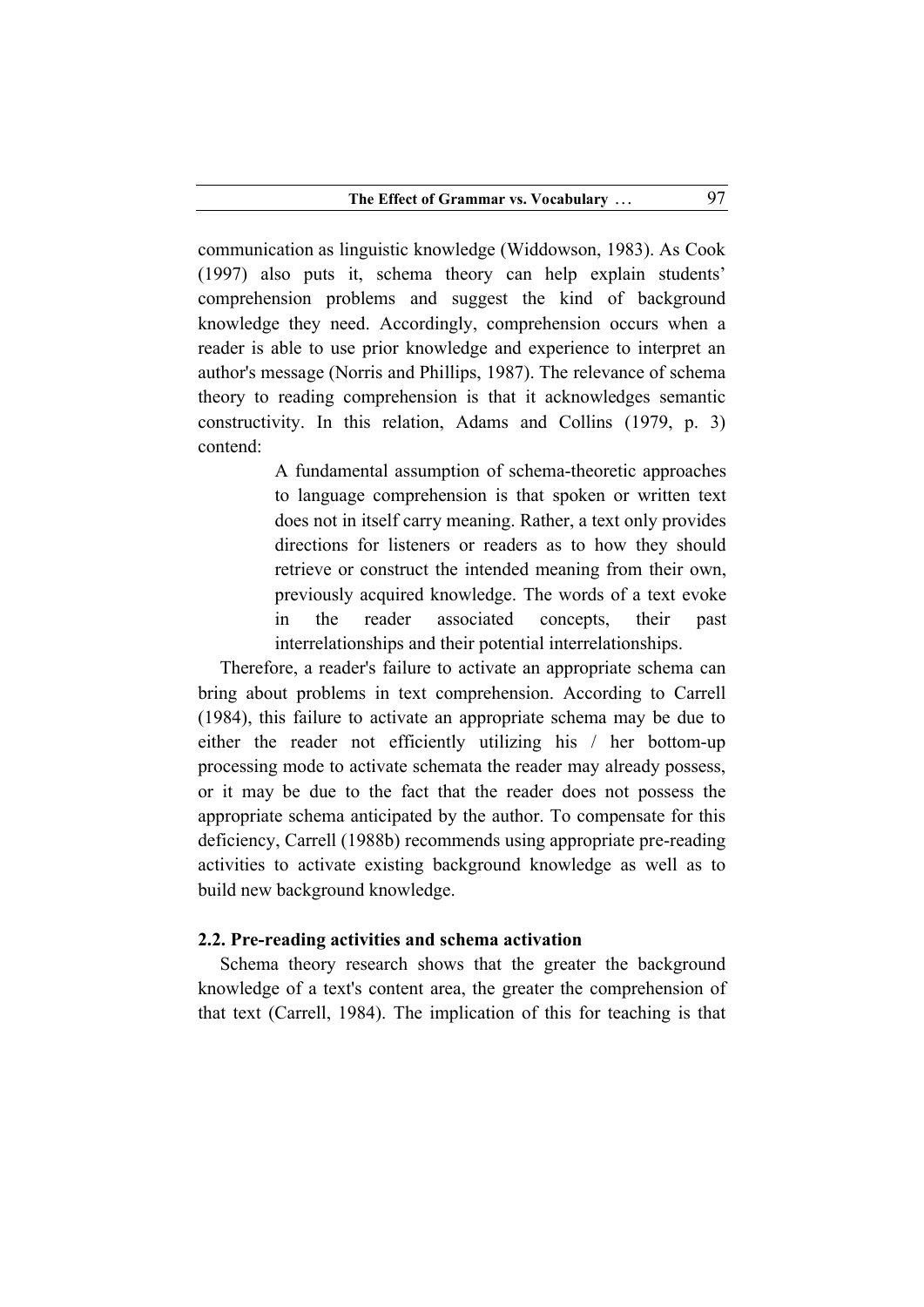some students' reading problems may be problems of insufficient background knowledge, which can be provided for through appropriate pre-reading activities. In defining pre-reading activities Tudor (1990) contends:

> Pre-reading is a term used to refer to the range of pedagogical techniques whereby learners are engaged, prior to their main processing of a target text, in textrelated conceptual activities designed to help them to process their text in a more meaningful manner (P. 96).

Pre-reading activities, according to Ausubel (1963), are regarded as "advance organizers" which provide useful information and activate existing knowledge so that the reader has a framework or schema ready to assist in processing and retaining the text. Similarly, (Hyde, 2002) has reported that the use of pre-reading instructional activities can facilitate comprehension through the provision of context and the activation of the reader's background knowledge.

According to Widdowson (1990, p.104), in the process of making and interpreting meaning, "grammar and lexis serve as directions instructing discourse participants to make a particular kind of connection between the linguistic sign and the relevant aspect of their schematic knowledge. Similarly, Eskey (1971) contends that the two linguistic impediments to the process of decoding the meaning of sentences are vocabulary and grammar problems. Actually, this study intends to find empirical support for the hypothesized relationships between grammar and vocabulary pre-teaching, as two types of schema activation or pre-reading activities, and the reading comprehension of Iranian EFL readers.

## **2.3. Grammar pre-teaching**

Among various types of pre-reading activities is grammar preteaching. According to Bossers (1992), limited syntactic knowledge and a basic unawareness of syntactic boundaries have been found to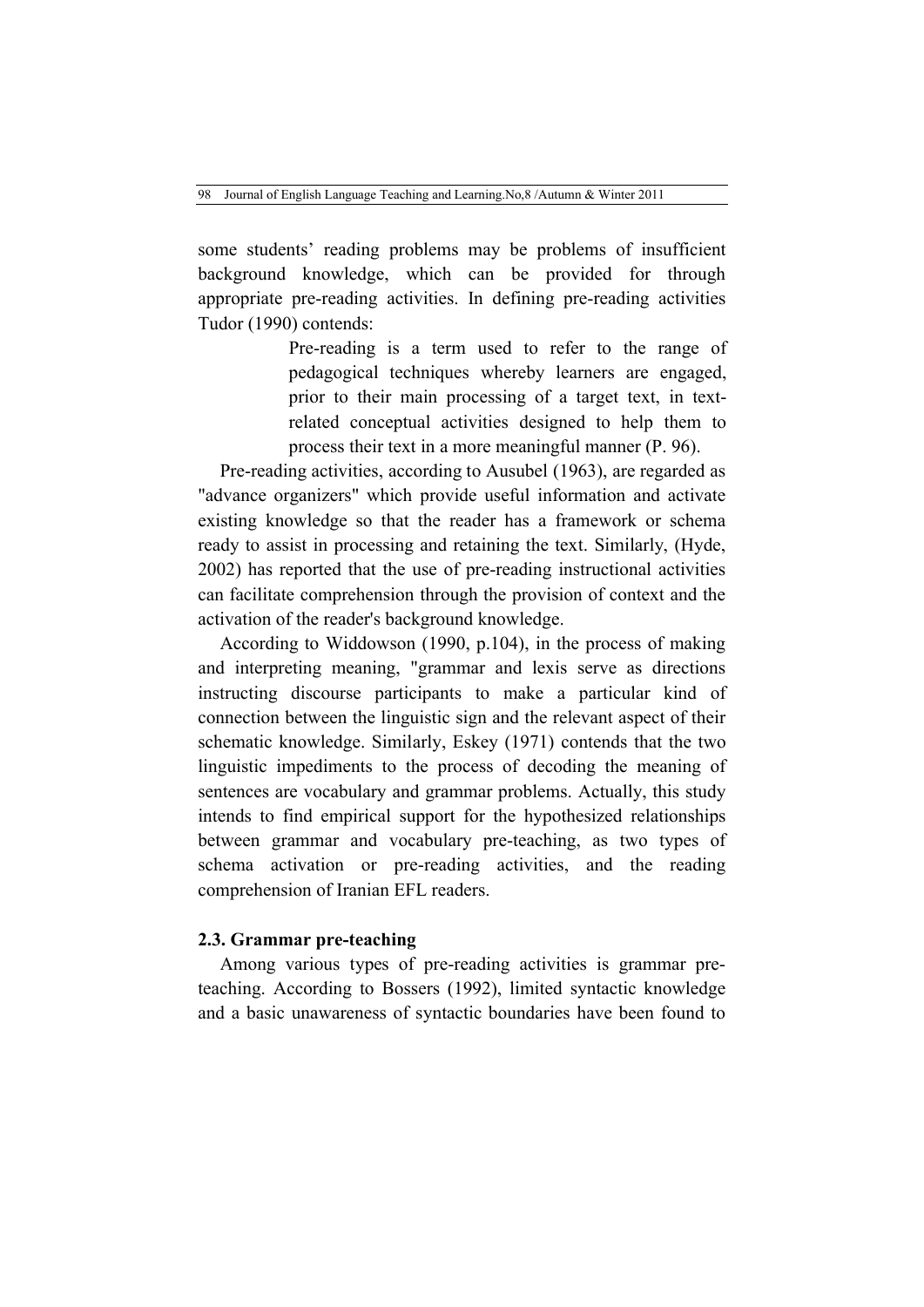impede the second-language reading process. Learners can presumably acquire new knowledge from moderately unfamiliar texts when the necessary structural cues are provided.

As we all know, words usually do not come in isolation in natural texts, and their combination into larger units is governed by the syntax of the language (Lyons, 1981). Readers need syntactic knowledge to construct an interpretation of what they read. Berman (1984, p.153) notes that "efficient foreign language readers must rely in part on syntactic devices to get at text meaning".

In a more recent study conducted by Shiotsu and Weir (2007), where the scope of grammar was clearly delineated as encompassing the knowledge of inflectional morphology, verb forms, and transformations, grammatical knowledge emerged as a stronger predictor of L2 reading ability.

Even though grammatical competence is presumed to be indispensable for identifying syntactic relations of sentence components, there has been little research on how readers' knowledge of grammar contributes to L2 reading comprehension (Shiotsu & Weir, 2007).

### **2.4. Vocabulary pre-teaching**

It is well-documented that vocabulary and L2 reading share a reciprocal relationship (Pulido, 2009; Stæhr, 2008). Empirical studies on the relationship between vocabulary size and L2 reading comprehension have consistently produced a strong correlation between the two, ranging from 0.50 to 0.85 (Jahangard, 2010). This has directed researchers to see vocabulary development as a precondition for successful L2 reading comprehension, in addition to a strong predictor of L2 reading ability.

Poor L2 reading is viewed to be not due to the deficit in L2 grammar, but to the insufficient knowledge of vocabulary that carries semantic information (Strother & Ulijn, 1987).

From a schema-theoretic point of view, vocabulary pre-teaching, as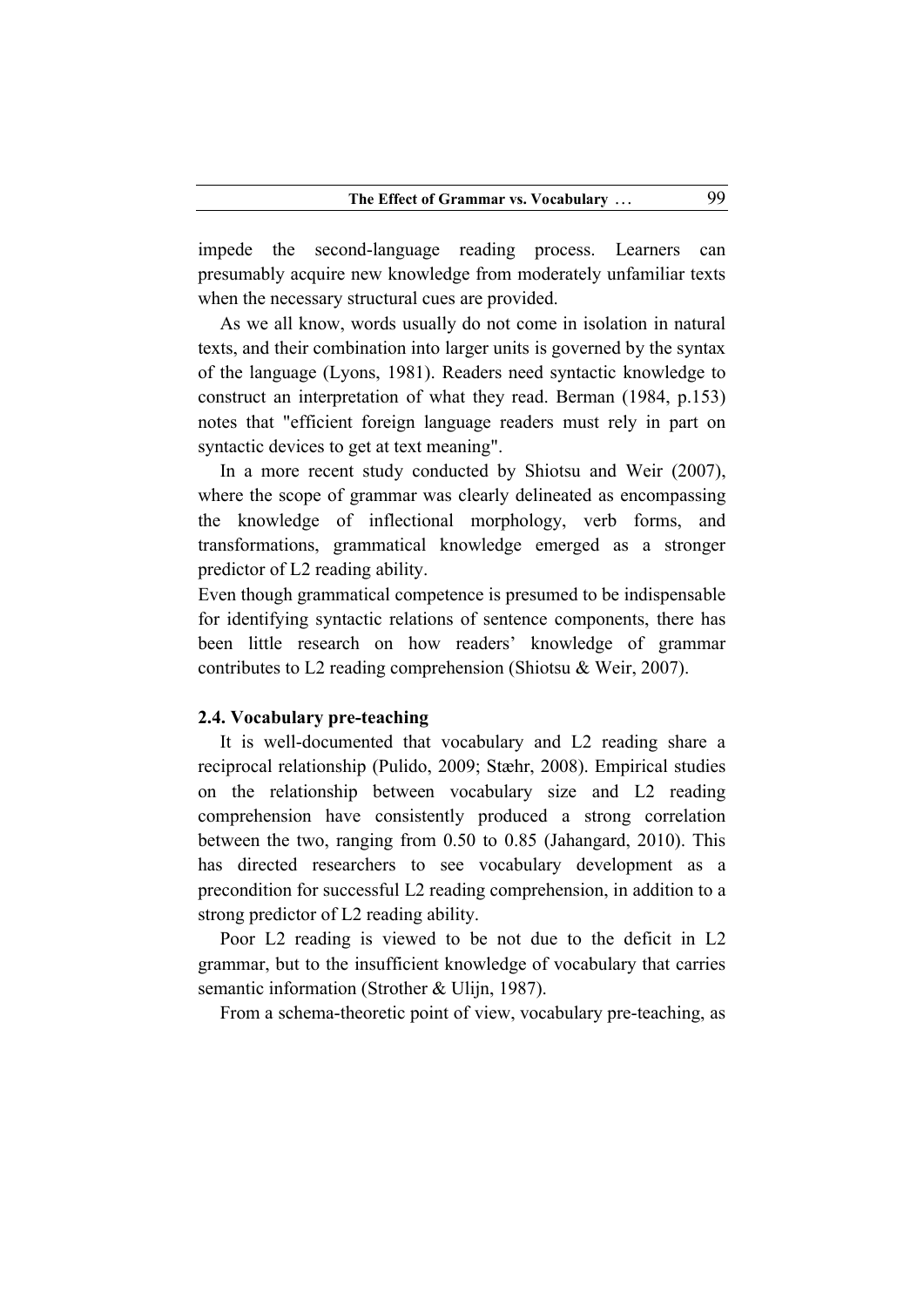an effective type of pre-reading activity, triggers schema activation and aids comprehension. Nevertheless, because of the complexity of the process of reading comprehension, it is very difficult to establish a definitive, causal tie between vocabulary knowledge and reading comprehension (Ruddell, 1994).

Schema theory explains the paradoxical nature of the role of vocabulary instruction in reading pedagogy. On the one hand, an important part of teaching background knowledge is teaching the vocabulary related to it and, conversely, teaching vocabulary means teaching concepts, new knowledge (Carrell, 1984). Vocabulary preteaching can, therefore, help EFL readers both to build the background knowledge needed for reading and to show them how to activate or access such knowledge in the reading process. The empirical evidence for the facilitating effect of vocabulary pre-teaching on  $L<sub>2</sub>$  readers' reading comprehension has also been provided, for example, in (Hyde, 2002). Also, Findings from Brisbois's (1995) and Haynes and Carr's (1990) studies, where vocabulary knowledge was shown to be a better predictor of L2 reading ability than grammar.

On the other hand, there is also research showing that grammar has a comparable or a stronger effect on L2 reading (Alderson, 1993; Shiotsu & Weir, 2007). The respective weight of vocabulary and grammar in L2 reading still remains inconclusive mainly due to the marked contrast in research findings (Shiotsu & Weir, 2007).

#### **2.5. The Purpose of the Study**

The study aimed at investigating whether pre-teaching affects reading comprehension and also to see which pre-teaching activities (grammar or vocabulary) are more effective in enhancing reading comprehension.

To provide tentative answers to the above questions the following two null hypotheses were formulated:

 $H<sub>0</sub>$  1. Pre-teaching has no significant effect on reading comprehension.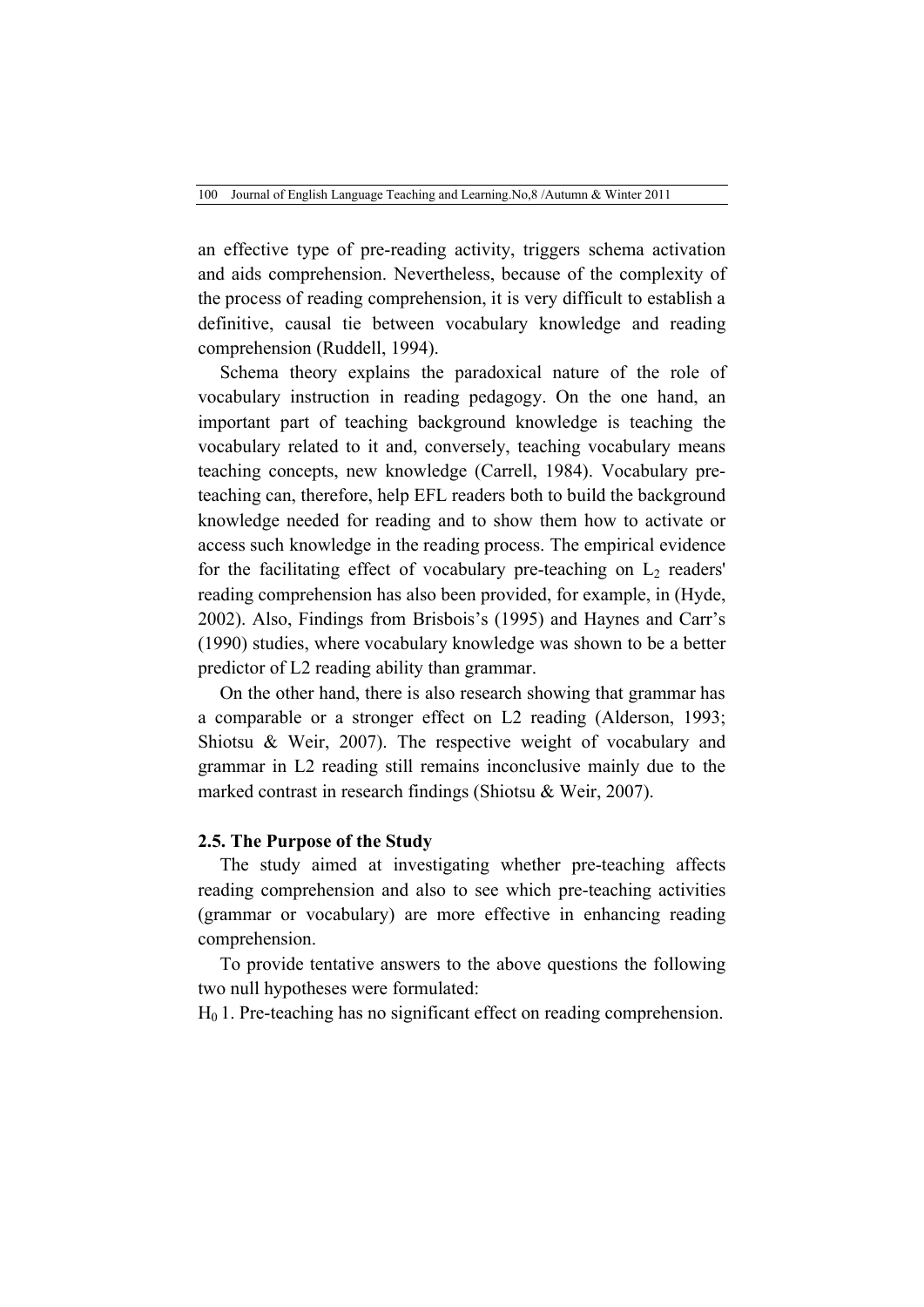$H<sub>0</sub>$  2. There is no significant difference between the effect of grammar pre-teaching and that of vocabulary pre-teaching on reading comprehension.

### **3. Method**

In this research, the effect of two types of pre-reading activities, namely, grammar and vocabulary pre-teaching, on EFL learners' reading comprehension was explored from the perspective of schema theory. In other words, the researcher intended to see if the provision of grammar versus vocabulary pre-teaching, as two types of schemaactivation devices, influenced EFL reading comprehension equally and in the same way. In technical terms, grammar and vocabulary constituted our independent variables, and reading comprehension was the dependent variable in this study.

### **3.1. Subjects**

The sample consisted of 90 female students studying at preuniversity centers of Mobarakeh, Isfahan. They were all participating in English classes for the University Entrance Examination preparation held in Fatemeh Zahra High School of Mobarakeh. The subjects were randomly divided into three equal-in-number groups: two experimental groups and one control group. All three groups were nearly the same on the basis of their language proficiency levels because they had the same educational background, the same years of study in English, and, most importantly, they had scored nearly the same on the language proficiency test administered to them.

### **3.2. Materials**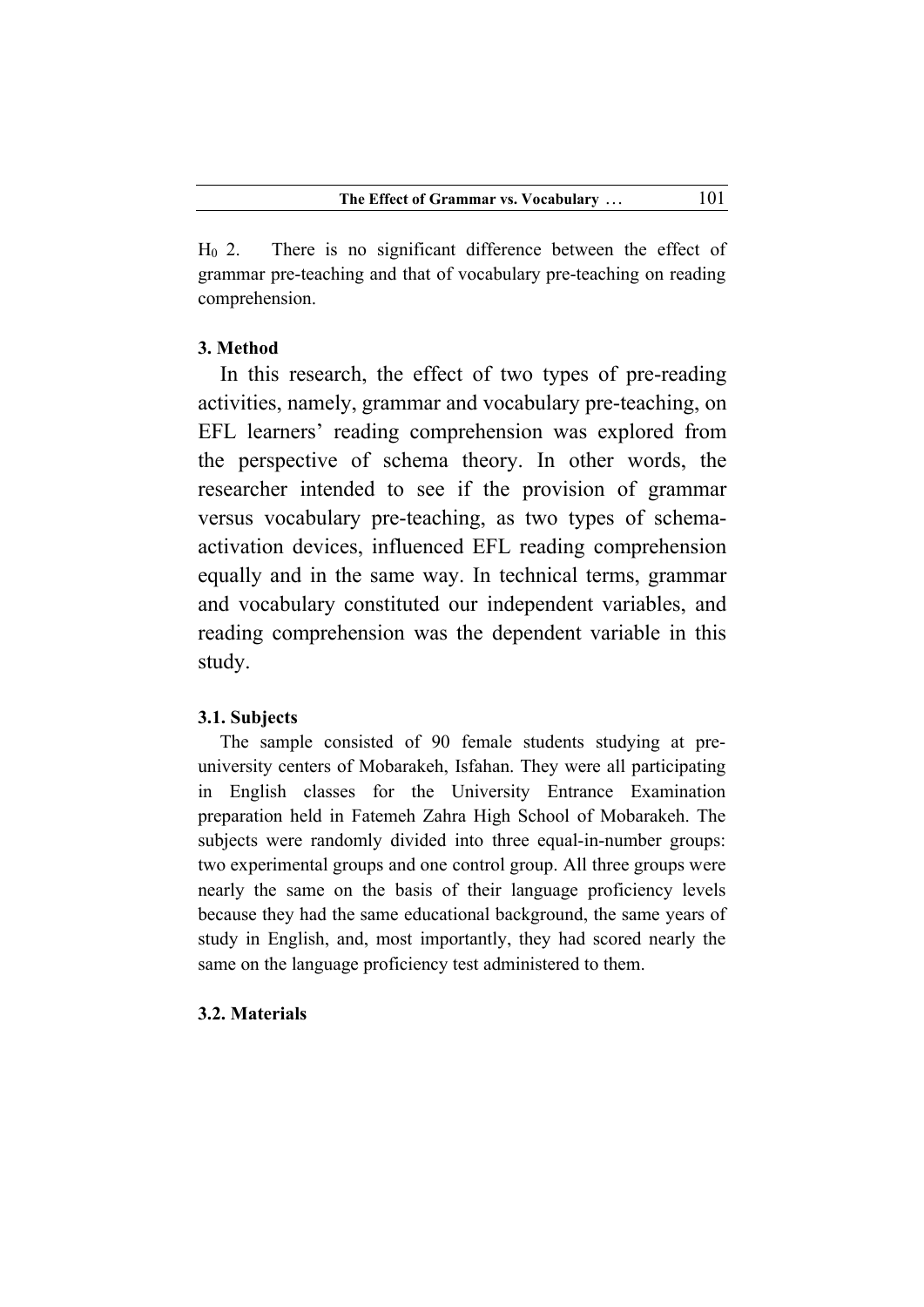The materials of this study consisted of: 1) a pretest which was one of the versions of Nelson English Language Tests, as a test of overall language proficiency, 2) four short reading passages each followed by five multiple-choice questions prepared by the Iranian Sanjesh Organization, 3) a list of main grammatical structures or patterns used in the reading passages, to which only the subjects in one of the experimental groups were exposed in the form of a pre-reading activity. The grammatical structures which were presented as grammar pre-teaching were: passive forms, conditional sentences, comparative and superlative adjectives, adjectives after linking verbs, relative clauses, infinitival phrases of purpose, the gerund, the infinitive after certain verbs, the parallel constructions "both........and" and "neither........nor", that-clauses, nouns as modifiers, the present perfect tense, and the anaphoric or cataphoric use of pronouns, and 4) a list of main vocabulary items used in the reading passages, which only the subjects in the other experimental group received in the form of another type of pre-reading activity. The vocabulary list contained the following items : consideration, root, supply, prepare, weapon, tools, gain, develop, culture, attend, income, increase, save, look for, production, convenience food, take away, suitable, contain, natural, raw, destroy, values, describe, process, society, take place, scientists, population, growth, exist, frozen, fresh, notice, effect, habits, skills, and education.

### **3.3. Procedures**

In this study, three groups of pre-university students were used. To make sure that all the subjects were linguistically homogeneous, one of the Nelson English Language Tests (250 D) which measured the students' overall language proficiency at the intermediate level was administered to them. The test included 50 multiple-choice items on grammar, vocabulary, and English sounds. The time allotted for the test was 45 minutes, as recommended by the test makers. The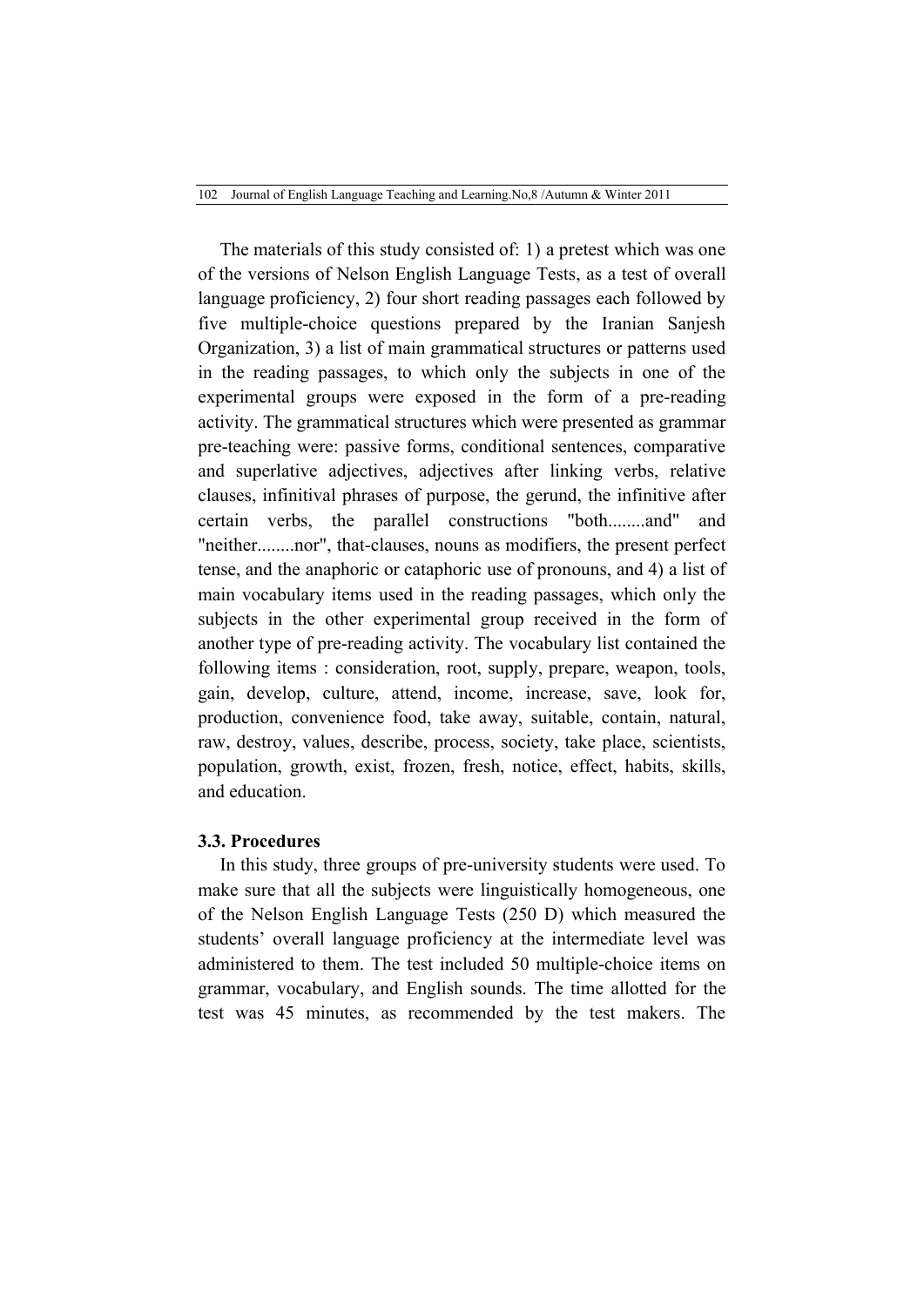subjects' scores on the test were subjected to an ANOVA and an obtained probability of 0.988 indicated the subjects' linguistic homogeneity. The following table shows the ANOVA results for the pretests. This shows that there was no statistically significant difference between the learners' in terms of language proficiency.

|                | Sum of   | df | Mean    |       | P-Value |
|----------------|----------|----|---------|-------|---------|
|                | squares  |    | Square  |       |         |
| Between groups | 2.489    |    | 1.244   |       | 0.988   |
| Within groups  | 9305.067 | 87 |         | 0.012 |         |
| Total          | 9307.556 | 89 | 106.955 |       |         |
|                |          |    |         |       |         |

*Table 1.The ANOVA Results for the Pretests*

Then, the subjects in the two experimental groups received the treatment of the study for one month, sixty minutes a week. The treatment in each group was different.

The first experimental group (group A) was exposed to grammar preteaching, as a type of pre-reading activity. The instructional materials were taught both deductively and inductively through a variety of techniques such as giving example sentences, question and answer, and stating the grammatical rules explicitly. In fact, the main focus of the activities was the clarification of linguistic forms and the activation of the subjects' previous knowledge.

The subjects in the second experimental group (group B) were exposed to vocabulary pre-teaching, as another type of pre-reading activity. The instructional materials were taught through a variety of techniques such as word definition, synonyms and antonyms, using the words in contexts, question and answer in English, and giving the Persian equivalents of certain items. The main focus of such activities was actually activating the subjects' prior knowledge and triggering their schemata so that they might come to a sound interpretation of the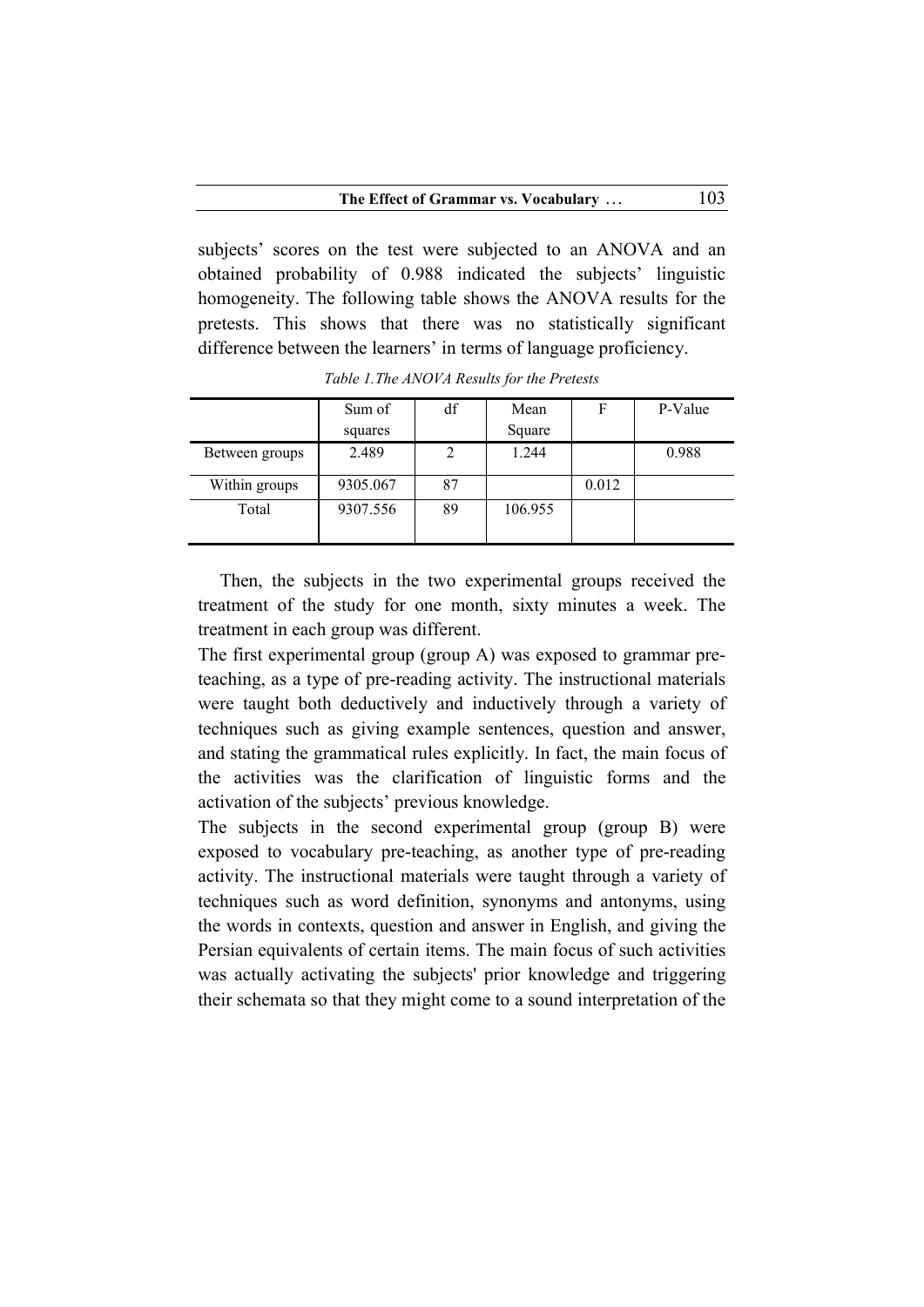texts they were going to read.

In group C which was the control group, obviously, there was no treatment. In other words, no pre-reading activities were presented to the students. They were just asked to go directly to the reading texts and read them for comprehension.

All the three groups were given a short reading text to read for comprehension. Then, they were asked to answer the multiple-choice items based on the text they had read. All the tests had been made by the Iranian Sanjesh Organization and had been used as part of the university entrance examination some years ago. The students' answer sheets were then collected for correction and statistical analyses.

#### **3.4. Results**

After the correction and scoring of the subjects' answer sheets, the obtained data were subjected to an ANOVA. The ultimate results revealed no significant difference between the performance of the subjects in the three groups in terms of reading comprehension.

Table 2 presents the obtained scores of the three groups on the reading comprehension tests (posttests) on a 0-20 scale.

*Table 2. The Scores Obtained on the Posttests*

| Group A |           | Group B |           | Group C |           |
|---------|-----------|---------|-----------|---------|-----------|
| Score   | Frequency | Score   | Frequency | Score   | Frequency |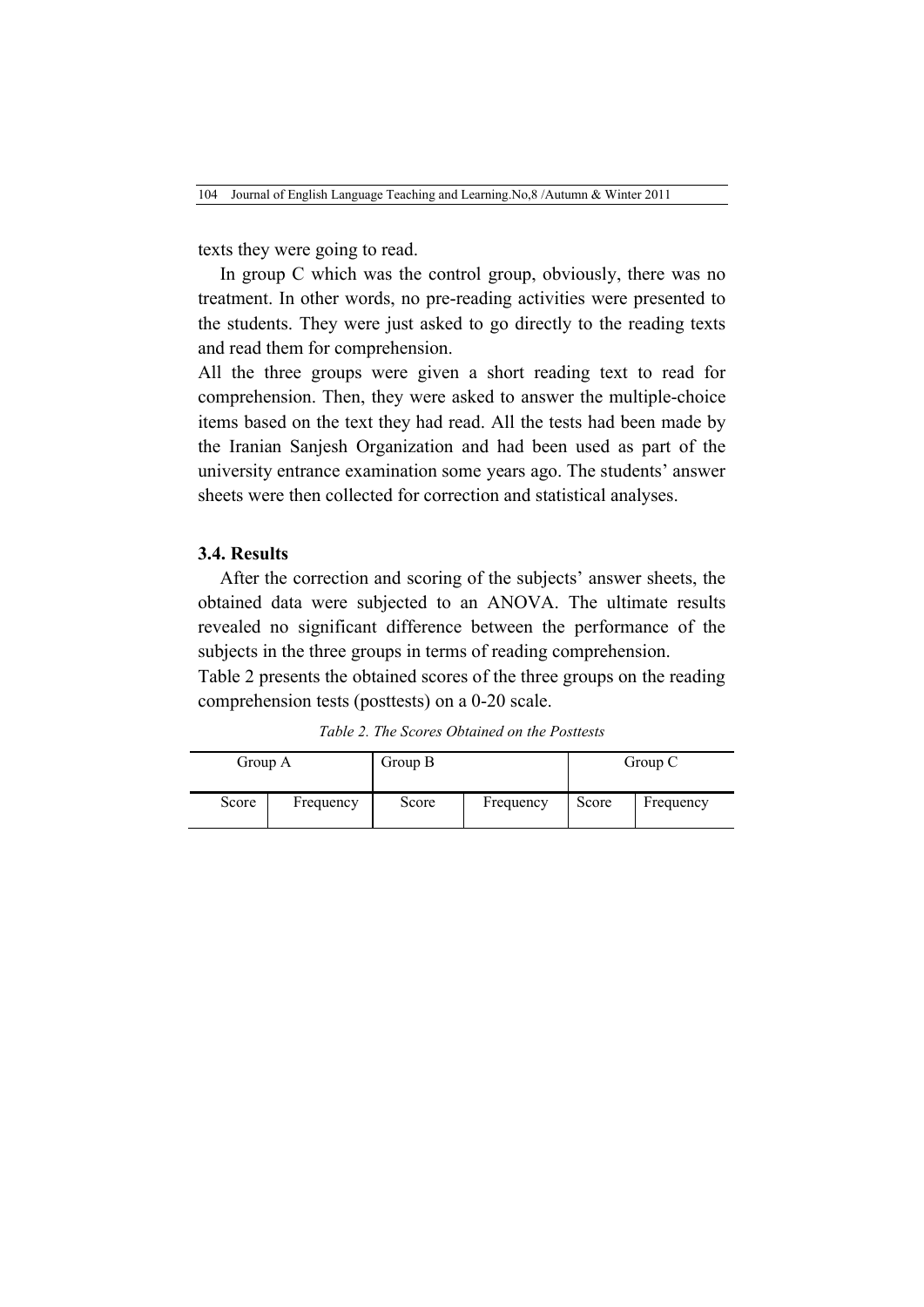| The Effect of Grammar vs. Vocabulary |   |    |        |        |                |  |  |  |
|--------------------------------------|---|----|--------|--------|----------------|--|--|--|
|                                      |   |    |        |        |                |  |  |  |
| 13                                   |   | 15 |        | 14     | 5              |  |  |  |
| 12                                   |   | 14 |        | 13     | 2              |  |  |  |
| 11                                   |   | 13 |        | 12     |                |  |  |  |
| 10                                   | 9 | 12 |        | 11     |                |  |  |  |
| 9                                    |   | 11 |        | 10     |                |  |  |  |
| 8                                    |   | 10 |        | 9      |                |  |  |  |
|                                      |   | 9  |        | 8      |                |  |  |  |
| 6                                    |   | 8  |        |        |                |  |  |  |
|                                      |   | 6  | っ      | 6      |                |  |  |  |
|                                      |   | 4  |        | 5      | $\mathfrak{D}$ |  |  |  |
|                                      |   |    |        |        |                |  |  |  |
| $n=30$                               |   |    | $n=30$ | $n=30$ |                |  |  |  |

### **3.5. Statistical findings**

Table 3 presents the basic descriptive statistics for scores of the three groups on the comprehension tests (posttests).

*Table 3. Descriptive Statistics for the Posttests*

| Group | No. | Mean  | <b>SD</b> | Std. Error | Min. | Max. |
|-------|-----|-------|-----------|------------|------|------|
| А     | 30  | 9.40  | 1.90      | 0.35       |      |      |
|       | 30  | 10.70 | 2.59      | 0.47       |      |      |
|       | 30  | 10.17 | 2.80      | 0.51       |      | 14   |
| Total | 90  | 10.09 | 2.49      | 0.26       |      |      |

## **3.6. ANOVA results**

An ANOVA procedure was run to find out if the mean difference among the performance of the three groups on the reading comprehension tests was significant. Table 4 shows the results of the ANOVA. The F value was 2.112 which was not statistically significant, showing that there was no difference between the performances of the groups involved in the study.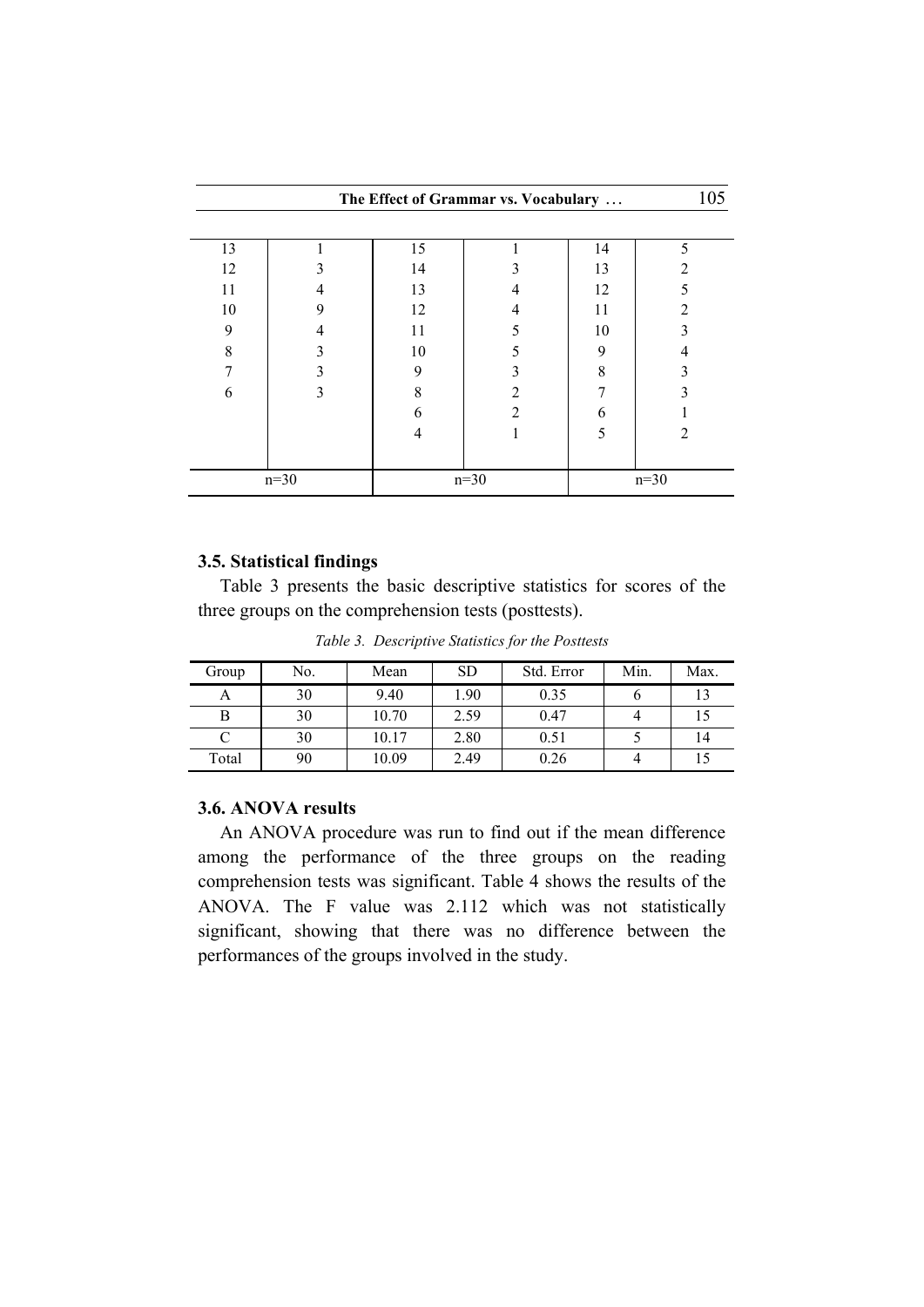|                | Sum of Squares | d           | Mean Square | F     | P-Value |
|----------------|----------------|-------------|-------------|-------|---------|
|                |                | $\mathbf f$ |             |       |         |
| Between Groups | 25.622         | 2           | 12.811      | 2.112 | 0.127   |
|                |                |             |             |       |         |
| Within Groups  | 527.667        | 87          | 6.065       |       |         |
|                |                |             |             |       |         |
| Total          | 553.289        | 89          |             |       |         |
|                |                |             |             |       |         |

*Table 4. The Results of the ANOVA for the Posttests*

### **4. Discussion**

As the results of the study reveal, the subjects in the three groups preformed similarly on the reading comprehension tests. In other words, no significant difference was found among the performance of the first group, who received grammar pre-teaching, the second group, who were exposed to vocabulary pre-teaching, and the third group (the control group) who received no treatment.

The first null hypothesis of the study, i.e., 'Pre-teaching has no significant effect on reading comprehension' is retained because there was no significant difference between the experimental and the control groups.

The results of the study also lead us to retain the second null hypotheses, i.e., 'There is no significant difference between the effect of grammar pre-teaching and that of vocabulary pre-teaching on reading comprehension.'

However, the descriptive statistics presented earlier revealed that the mean and the maximum score of the second experimental group, who received vocabulary pre-teaching, were a little bit higher than those of the other two groups. Though the difference was not statistically significant and could have been due to chance, however, it can be said that the vocabulary pre-teaching technique had a slightly more facilitative effect on the Iranian EFL learners' reading comprehension. This is in line with the findings of the previous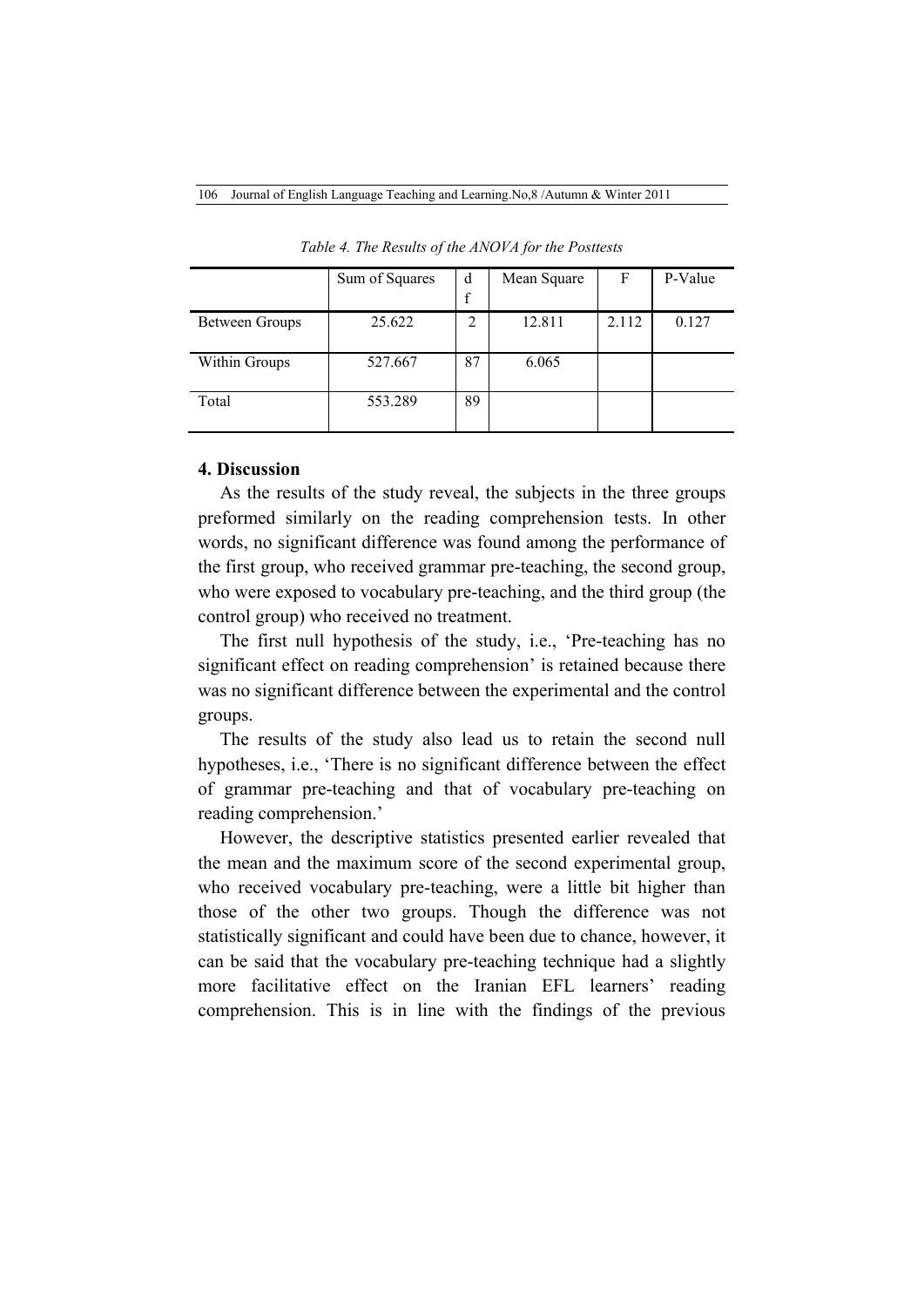researches which confirm the facilitative effect of vocabulary knowledge on reading comprehension (Jahangard, 2010; Hyde, 2002; Pulido, 2009; Stæhr, 2008; Strother & Ulijn, 1987). On the other hand, the subjects who received grammar pre-teaching had a mean score even lower than that of the control group though statistically insignificant . However, this finding seems to run counter to the researches which showed that grammar has an equal or even stronger effect on L2 reading comprehension (Alderson, 1993; Shiotsu & Weir, 2007). A possible explanation is that the grammatical pre-teaching activities in the experiment were not effective enough to help the learners internalize the grammatical rules. Moreover, even if the subjects had gained a declarative knowledge of the syntactic points at issue, they could not have converted the knowledge into the procedural automatic one which could be used immediately in the reading. Also, an alternative explanation for the debilitative effect of grammar pre-teaching can be attributed to the fact that too much attention to the language forms might have resulted in losing track of the content of reading texts.

### **5. Conclusion**

The rationale behind the present study was to investigate whether such pre-reading activities as grammar and vocabulary pr-teaching have a significant impact or just a relatively facilitative or even a debilitative effect on reading comprehension. The results obtained in this research revealed that grammar and vocabulary pre-teaching had no significant effect on the enhancement of reading comprehension. Rather, vocabulary pre-teaching had a relatively facilitative effect on reading comprehension whereas the effect of grammar pre-teaching was seemingly debilitative.

The findings of this study support Interactive-Compensatory Model as proposed by Stanovich (1980) of the reading process according to which a process at any level can compensate for deficiencies at any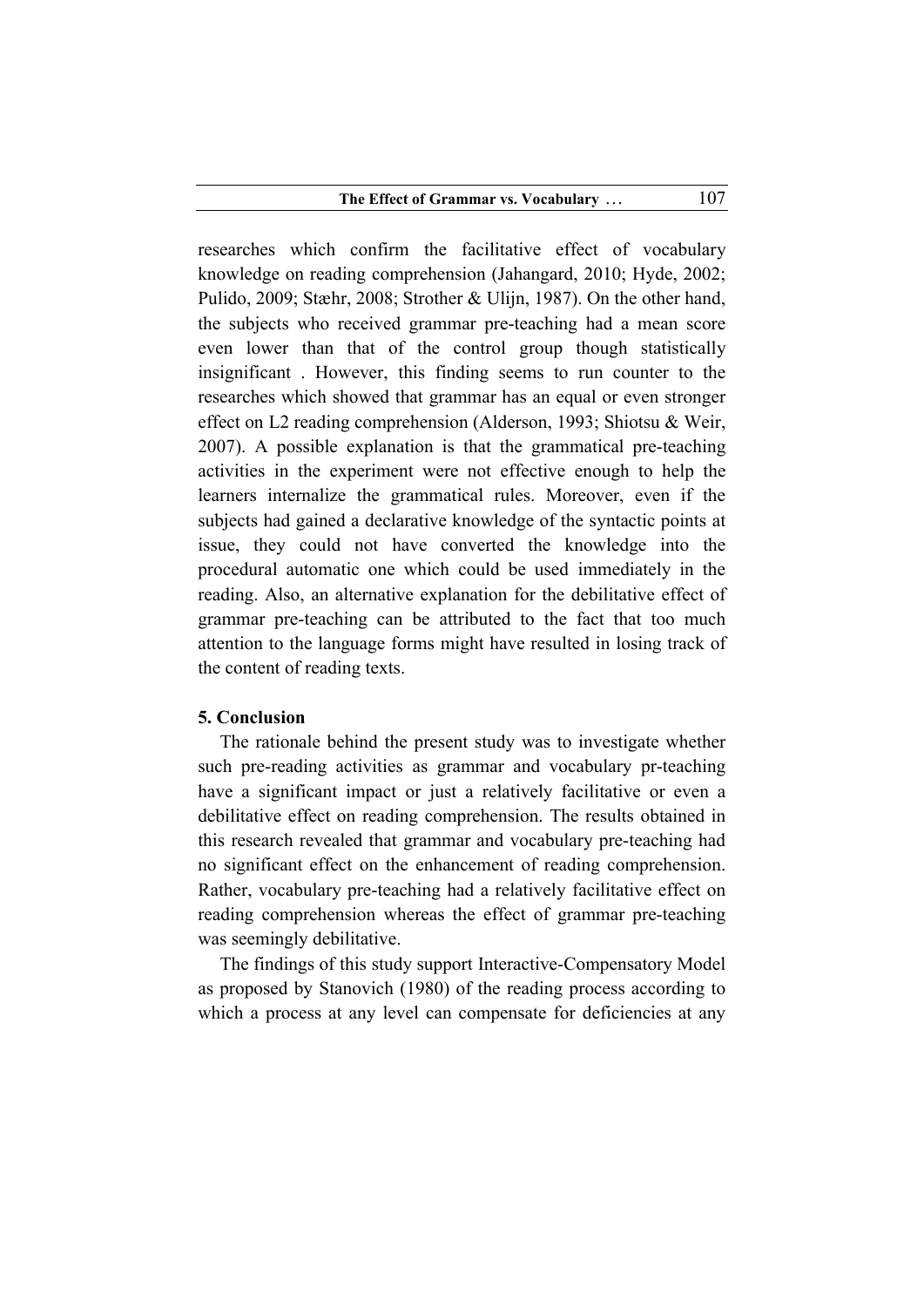other level. In other words, any reader may rely on better developed knowledge sources when particular knowledge sources are temporarily weak. The similarity of the performance of the three groups in this study can be indicative of the existence of a kind of compensatory processing applied by the subjects left with differing bottom-up and top-down knowledge sources.

Moreover, the results of this study can be interpreted as a piece of evidence for Eskey's (1988) view of reading comprehension as "a constant interaction between bottom-up and top-down processing, each source of information contributing to a comprehensive reconstruction of the meaning of the text" (P.94). In other words, this study empirically supports Widdowson's (1979) contention that reading is a process of combining textual information with the information a reader brings to a text.

The results of this study can also provide empirical support for the importance of background knowledge within a psycholinguistic model of reading. In Goodman's (1988) terms, the reader concentrates his total experience and learning on the task, drawing on his experiences and concepts he has attained as well as the language competence he has achieved. In other words, from a schema-theoretic point of view, the reader actively builds schemata and revises them in light of new information (Widmayer, 2003).

One of the major limitations of the current study was that the effectiveness of the pre-teaching activities was not examined. Further research is needed to investigate the very same research question of the present study in a more rigorous design in which two post-tests are administered immediately after the pre-teaching activities to check their effectiveness.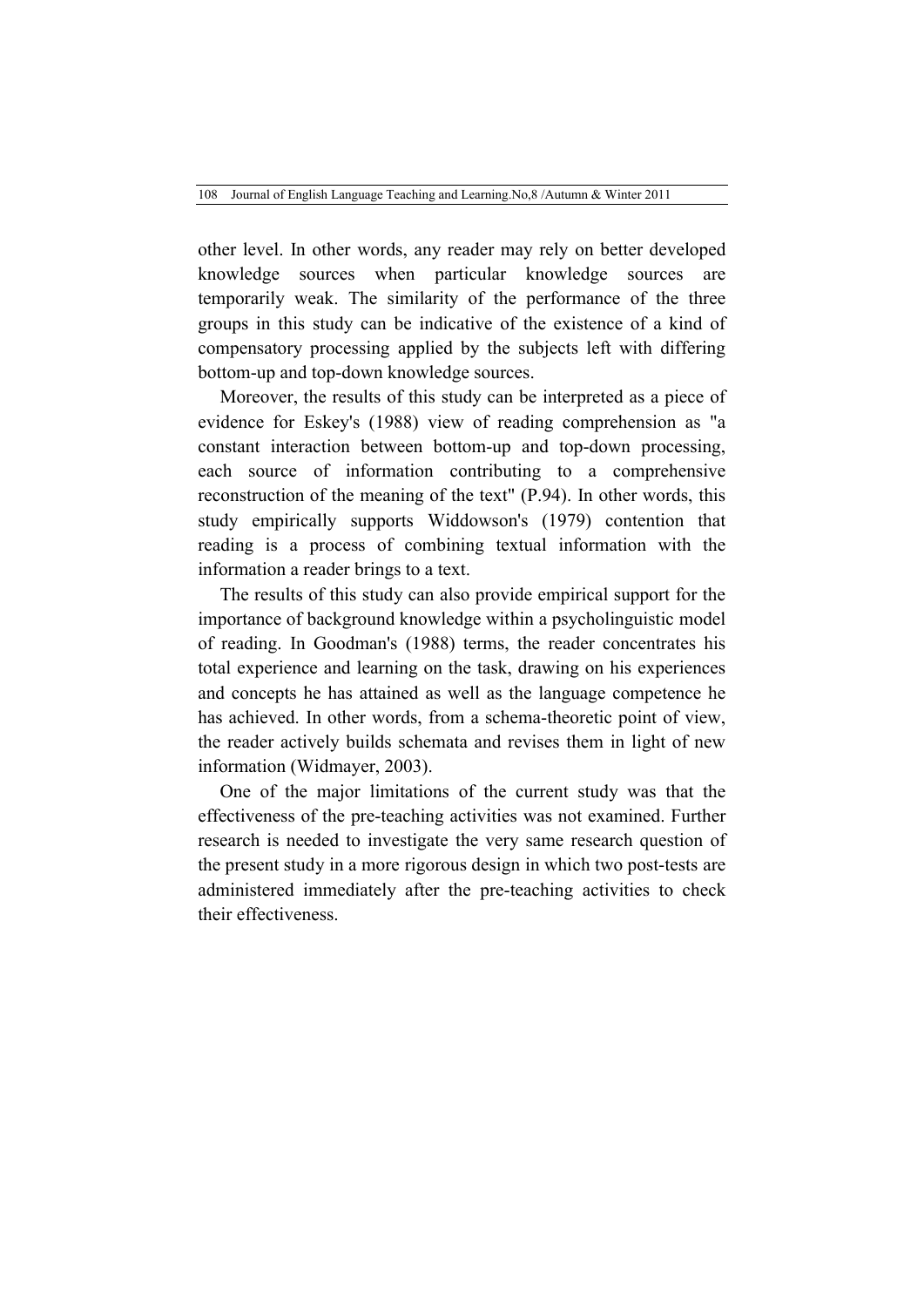#### **References**

- Alderson, J. C. (1993). The relationship between grammar and reading in English for academic purposes test battery. In D. Douglas, & C. Chapelle (Eds.), *A new decade of language testing research: Selected papers from the 1990 Language Testing Research Colloquium* (pp. 203-219). Alexandria, VA: TESOL.
- Adams, M. J., & Collins, A. (1979). A schema-theoretic view of reading. In Roy O. Freedle (Ed.), *New directions in discourse processing* (pp.1-22) . Norwood, New Jersey: Ablex Publishing Corporation.
- Anderson, R. C. & Pearson, P. D. (1984). A schema-theoretic view of basic processes in reading comprehension. In P. L. Carrell, J. Davine, & D. E. Eskey (Eds.), *Interactive approaches to second language reading.* Cambridge: Cambridge University Press.
- Ausubel, D. P. (1963). Some psychological considerations in the objectives and design of an elementary-school science program. *Science Education* , 47(3), 278-284.
- Barnitz, J. G. (1986). Toward understanding the effects of crosscultural schemata and discourse structure on second language reading comprehension. *Journal of Literacy Research*, 18 (2), 95- 116.
- Bartlett, F. C. (1932). *Remembering: A study in experimental and social psychology*. Oxford: Macmillan.
- Berman, R.A. (1984). Syntactic components of the foreign language reading process. In C.J. Alderson, & A.H. Urquhart (Eds.), *Reading in a Foreign Language* (pp. 139-156). New York: Longman.
- Bossers, B. (1992). *Reading in two languages.* Unpublished PhD dissertation, Vrije Universiteit, Amsterdam.
- Brisbois, J. E. (1995). Connections between first- and secondlanguage reading. *Journal of Reading Behavior, 27*, 565-584.
- Carrell, P. L., & Eisterhold, J. C. (1983). Schema theory and ESL reading pedagogy. *TESOL Quarterly*, 17(4), 553-573.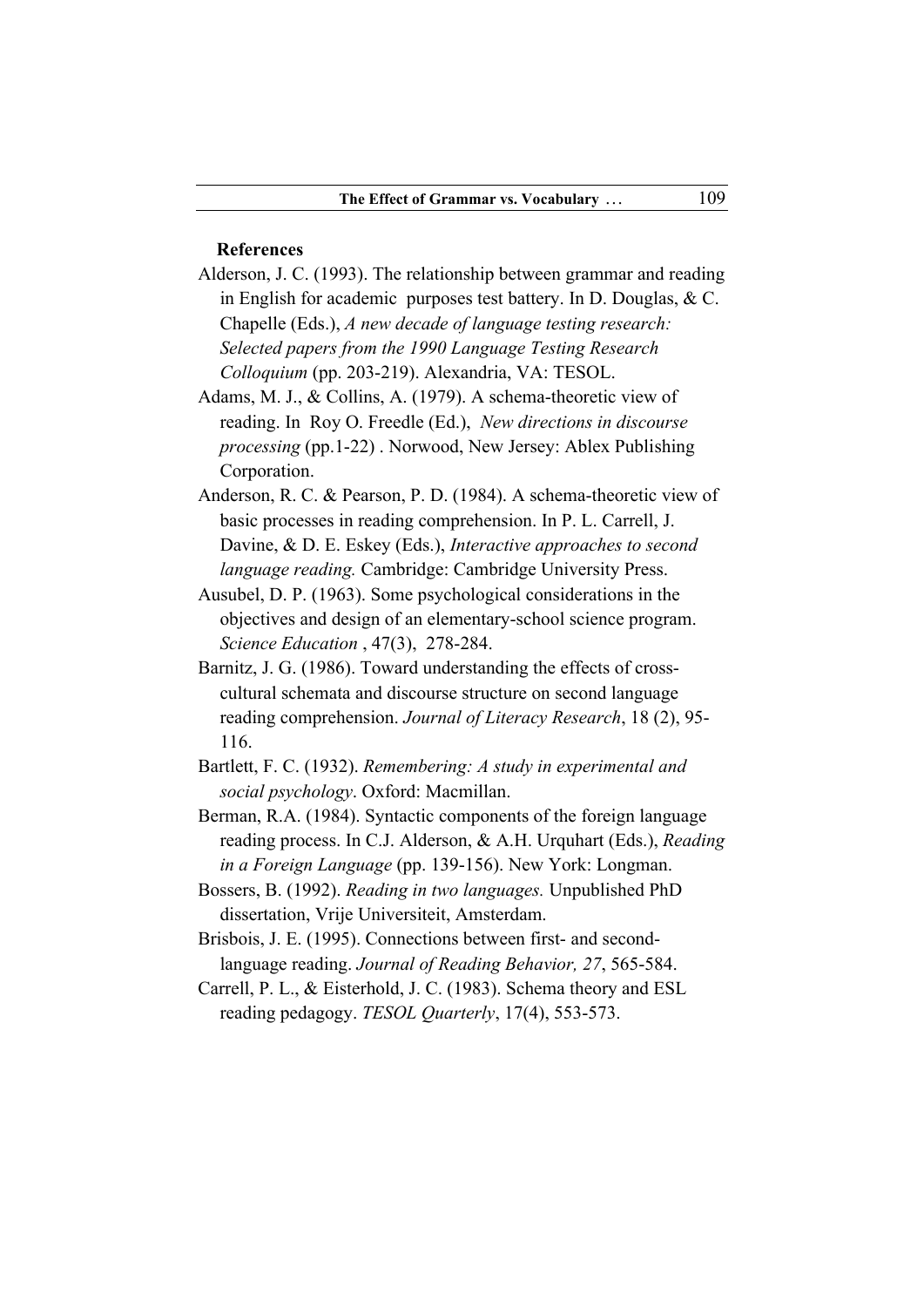- Carrell, P. L. (1984). Schema theory and ESL reading: Classroom implications and applications. *The Modern Language Journal,* 68,332-343.
- Carrell, P. L. (1988 a). Some causes of text-boundedness and schema interference in ESL reading. In P. L. Carrell, J. Devine, & D. E. Eskey (Eds.), *Interactive approaches to second language reading.* Cambridge: Cambridge University Press.
- Carrell, Patricia L. (1988 b). Interactive text processing: implications for ESL/second language reading classrooms. In P. L. Carrell, J. Devine, & D. E. Eskey (Eds.), *Interactive approaches to second language reading.* Cambridge: Cambridge University Press.

Cook, G. (1997). Key concepts in ELT. *ELT Journal,* 51(1), 86.

- Eskey, D. E. (1971). Advanced reading: The structural problem. *English Teaching*
- *Forum, 9(*5), 15-19.
- Eskey, D. E. (1988). Holding in the bottom: an interactive approach to the language problems of second language readers. In Patricia L. Carrell., J. Devine, &D. E. Eskey (Eds.), *Interactive approaches to second language reading.* Cambridge: Cambridge University Press.
- Goodman, K. (1967). Reading: A psycholinguistic guessing game. *Journal of the Reading Specialist*, 6(4), 126-135.
- Goodman, K. (1988). The reading process. In P. L. Carrell, J. D., & D. E. Eskey (Ed.), *Interactive approaches to second language reading.* Cambridge: Cambridge University Press.
- Haynes, M., & Carr, T. H. (1990). Writing system background and second language reading: A component skills analysis of English reading by native speaker-readers of Chinese. In T. Carr, & B. A. Levy (Eds.), *Reading and its development: Component skills approaches* (pp. 375-421). San Diego, CA: Academic Press.
- Hyde, C. L. (2002). A comparison of the effect of two types of prereading vocabulary lists on learner reading comprehension: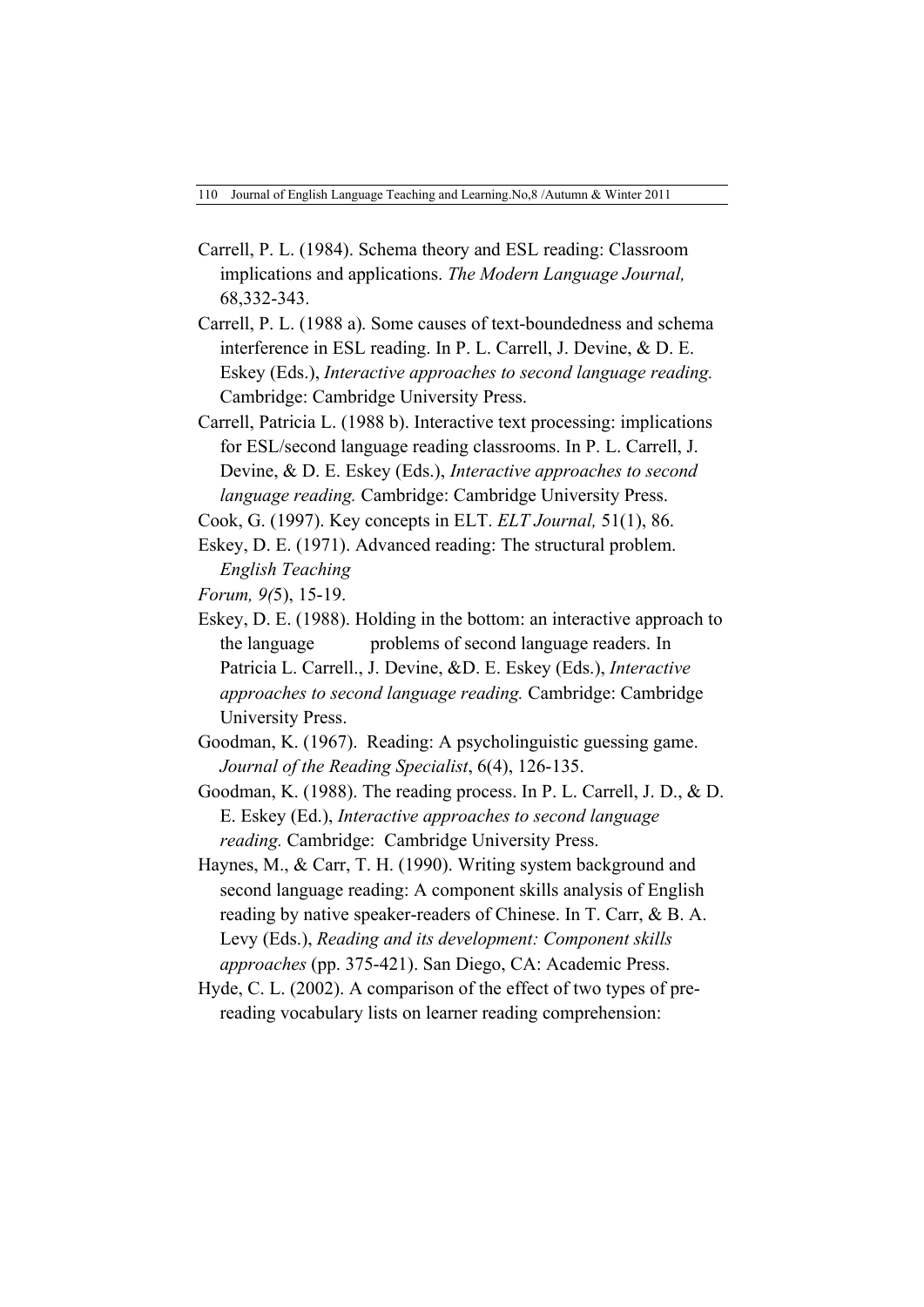Glossed difficult words vs. key cohesive lexical chains. Retrieved October 15, 2010, from the World Wide Web:

http://www.surrey.ac.uk/ALRG/dissertations/Hyde-C-2002.pdf.

- Jahangard, A. (2010). Form-focused second language vocabulary as the predictor of EFL learners' achievement: A case for translation. *BRAIN. Broad Research in Artificial Intelligence and Neuroscience*, 1(4).
- Kennedy, E. C. (197*4). Methods in teaching developmental reading.*  Illinois: F. E. Peacock Publishers, Inc.
- Lyons, J. (1981). *Language and linguistics: An introduction.*  Cambridge: Cambridge University Press.
- Matthews, C. (2002). Understanding the process of reading comprehension. Retrieved August 14, 2009, from the World Wide Web: http://home.gwu.edu/~cmatt.
- Mirhassani, A., & Khosravi, A. A. (2002). Issues on reading comprehension: Part One. *Roshd Foreign Language Teaching Journal,* 16 (65), 12-24.
- Nassaji, H. (2003). Higher-level and lower-level text processing skills in advanced ESL reading comprehension. *The Modern Language Journal,* 87, 261-276.
- Noor, N. M. (2006). Reading academic text: Awareness and experiences among university ESL learners. *GEMA OnlineTM Journal of Language Studies,* 6(2), 65-78.
- Norris, S., & Phillips, L. (1987). Explanations of reading comprehension: Schema theory and critical thinking theory. *Teachers College Record,* 89 (2), 281-306.
- Oller, J. W. (1995). Adding abstract to formal and content schemata: Results of recent work in peircean semiotics. *Applied Linguistics*, 16(3), 273-306.
- Pulido, D. (2009). Vocabulary processing and acquisition through reading: Evidence for the rich getting richer. In Z.-H. Han, & N. J. Anderson (Eds.), *Second language reading research and*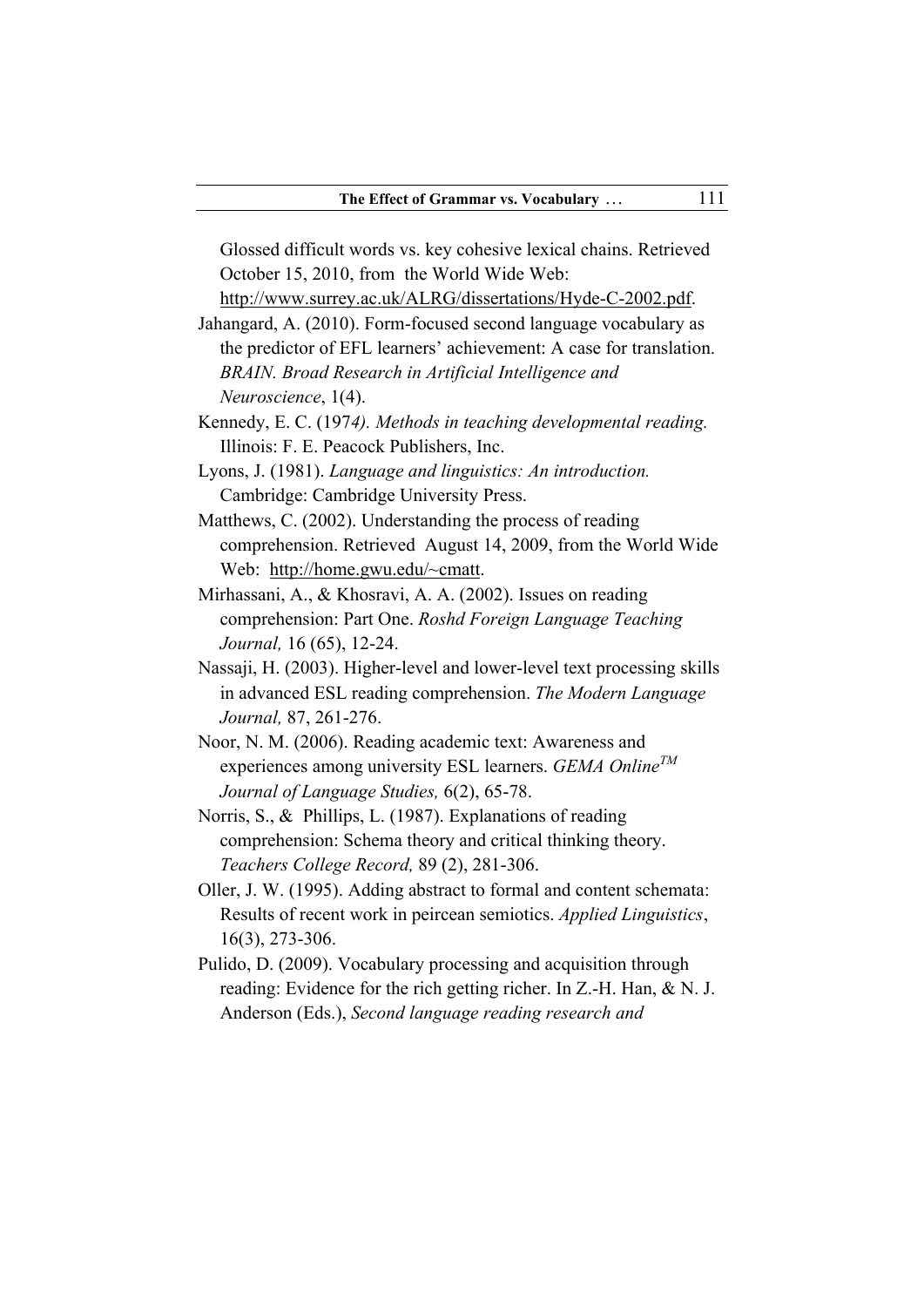*instruction: Crossing the boundaries* (pp. 65-82). Ann Arbor, MI: The University of Michigan Press.

- Ruddell, M.R. (1994). Vocabulary knowledge and comprehension: A comprehension-process view of complex literacy relationships. In R.B. Ruddell, M.R. Ruddell, & H. Singer (Eds.), *Theoretical models and processes of reading* (4th ed., pp. 414–447). Newark, DE: International Reading Association.
- Shiotsu, T., & Weir, C. J. (2007). The relative significance of syntactic knowledge and vocabulary breadth in the prediction of reading comprehension test performance. *Language Testing, 24*, 99-128.
- Singhal, M. (1998). A comparison of L1and L2 reading: Cultural differences and schema. *The Internet TESL Journal*: (On-line). Available: http://iteslj.org/Articles/Singhal-ReadingL1L2.html
- Stanovich, K. E. (1980). Toward an interactive-compensatory model of individual differences in the development of reading fluency. *Reading Research Quarterly*, 16(1), 32-71.
- Stæhr, L. S. (2008). Vocabulary size and the skills of listening, reading, and writing. *Language Learning Journal, 36*, 139-152.
- Stott, N. (2001). Helping ESL students become better readers: Schema theory applications and limitations. *The Internet TESL Journal*: (On-line). Available: http://iteslj.org/Articles/Stott-Schema.html.
- Strother, J., & Ulijn, J. (1987). Does syntactic rewriting affect English for science and technology text comprehension? In J. Devine, P. L. Carrell, & D. E. Eskey (Eds.), *Research in reading in English as a second language* (pp. 89-103). Washington, DC: TESOL.
- Tudor, L. (1990). Pre-reading format and learner proficiency level in L2 reading comprehension. *Journal of Research in Reading,* 20, 93-106.
- Widdowson, H. G. (1979). *Explorations in applied linguistics.* Oxford: Oxford University Press.

Widdowson, H. G. (1983). *Learning purpose and language use*.